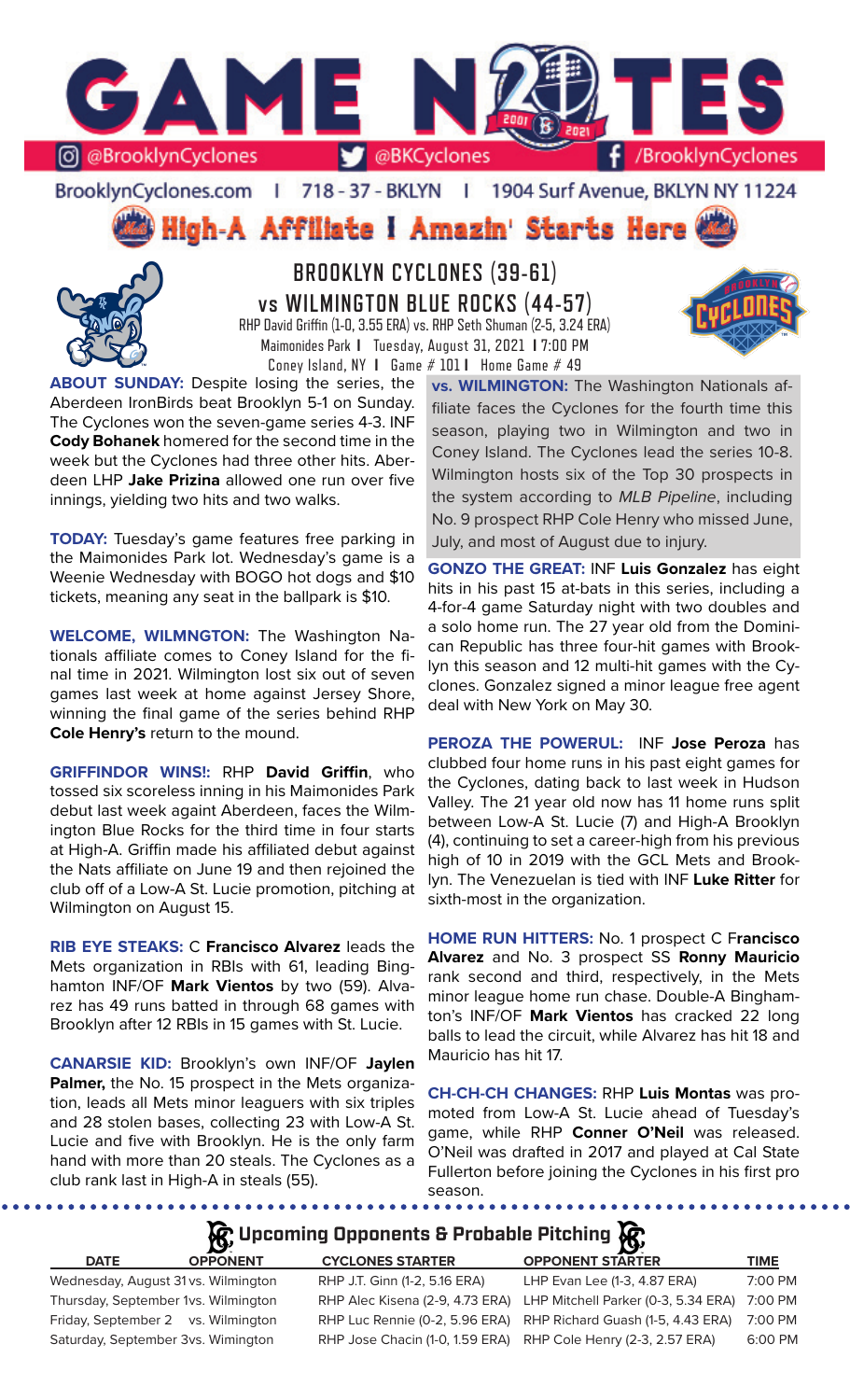| <b>AUGUST 31 VS WILMINGTON</b> | <b>STARTING PITCHER</b>      |                                                               | <b>PAGE 2</b> |
|--------------------------------|------------------------------|---------------------------------------------------------------|---------------|
|                                | <b>DAVID GRIFFIN</b><br># 48 |                                                               | <b>RHP</b>    |
|                                | Height: 6-0                  | Weight: 196                                                   |               |
|                                | <b>Bats: Right</b>           | <b>Throws: Right</b>                                          |               |
|                                | Date of Birth: July 16, 1996 | Age: 24                                                       |               |
|                                | Hometown: Hanover, MA        | <b>College: Curry College</b>                                 |               |
|                                |                              | How Obtained: Signed as minor league free agent June 18, 2021 |               |

**NICE TO HEAR FROM YOU AGAIN: David Griffin tossed six** scoreless in his Maimonides Park debut last week.

**MEET THE (ST. LUCIE) METS:** Griffin made seven starts with the Low-A St. Lucie Mets after making his minor league debut with High-A with Brooklyn June 19 at Wilmington. Griffing posted a 3.05 ERA, allowing 13 earned runs over 38 1/3 innings with 48 strikeouts and 18 walks.

**THE SKINNY (METRICS):** Griffin struck out nearly 31% of hitters while walking 11.5%. His FIP sat at 3.64 with a .259 batting average on balls in play.

**INDY 2021:** Made six start this year for the Rail Cats, posting a 4.31 ERA in 31.1 IP. He struck out 36 and walked 10, allowing 29 hits, 11 earned runs, and two home runs.

**REAL LIFE CAN WAIT:** Griffin worked as an outside sales representative for UniFirst Corporation in the fall after graduating from Curry. UniFirst Corporation is a uniform rental company based in Wilmington, Massachusetts, that manufactures, sells, and rents uniforms and protective clothing.

2020: Pitched for the Rockland Boulders and then was transferred to the Road Warrior Black Sox of the Yinzer Baseball Confederacy.

**2019:** Spent his first pro season with Gary, making 12 appearances with two starts.

**COLLEGE :** Pitched for four collegiate years at Curry College, collecting four-consecutive All-Conference selection. After being All-Conference third team as a freshman, was a three-time first team all-conference pitcher.

|             |                            |            |     |                |                   | 2021 GAME-BY-GAME                 |                |                |                            |            |
|-------------|----------------------------|------------|-----|----------------|-------------------|-----------------------------------|----------------|----------------|----------------------------|------------|
|             |                            |            |     |                |                   | High-A Brooklyn Cyclones          |                |                |                            |            |
| <b>DATE</b> | <b>OPP</b>                 | <b>DEC</b> | IP  | н              | R                 | ER                                | BB             | ĸ              | <b>HR</b>                  | <b>AVG</b> |
| 8/25        | <b>ABD</b>                 | W          | 6.0 | 5              | $\Omega$          | 0                                 | 3              | 6              | $\Omega$                   | .328       |
| 8/15        | @ WIL                      |            | 5.0 | 2              | 0                 | 0                                 | 3              | 8              | 0                          | .389       |
| 6/19        | @ WIL                      |            | 3.2 | 9              | 7                 | 4                                 | 3              | 1              | O                          | .429       |
|             |                            |            |     |                | Low-A St. Lucie   |                                   |                |                |                            |            |
| <b>DATE</b> | <b>OPP</b>                 | <b>DEC</b> | IP  | н              | R                 | ER                                | BB             | κ              | <b>HR</b>                  | <b>AVG</b> |
| 8/7         | <b>PMB</b>                 | W          | 5.0 | $\overline{2}$ | $\Omega$          | 0                                 | 3              | 8              | $\Omega$                   | .178       |
| 7/31        | @ DBT                      | L          | 5.0 | 4              | 2                 | $\overline{2}$                    | 3              | 5              | O                          | 185        |
| 7/24        | <b>BRD</b>                 |            | 6.2 | 1              | 0                 | 0                                 | 5              | 8              | O                          | .178       |
| 7/18        | @ PMB                      | W          | 6.0 | 3              | 1                 | 1                                 | 1              | 6              | $\Omega$                   | .210       |
| 7/11        | <b>FTM</b>                 |            | 4.0 | 6              | 5                 | 5                                 | 3              | 6              | $\Omega$                   | .233       |
| 7/4         | @ CLR                      |            | 6.0 | $\overline{2}$ | 1                 | 1                                 | $\overline{2}$ | 8              | 1                          | 190        |
| 6/27        | <b>DUN</b>                 |            | 5.2 | 6              | 4                 | 4                                 | 1              | $\overline{7}$ | 1                          | .261       |
|             | K%                         |            |     |                | BB%               |                                   |                |                | HR/9                       |            |
|             | 16.7%                      |            |     |                | 10.6%             |                                   |                |                | 0.00                       |            |
|             |                            |            |     |                |                   |                                   |                |                |                            |            |
|             | <b>BABIP</b>               |            |     |                | GB%               |                                   |                |                | <b>FIP</b>                 |            |
|             | .396                       |            |     |                | 28.9%             |                                   |                |                | 3.71                       |            |
|             |                            |            |     |                |                   |                                   |                |                |                            |            |
|             |                            |            |     |                |                   | GRIFFIN'S SEASON AND CAREER HIGHS |                |                |                            |            |
|             | 2021 Season                |            |     |                |                   |                                   |                |                | Career                     |            |
|             | 8 (3x, 8/7 vs, Palm Beach) |            |     |                | <b>Strikeouts</b> |                                   |                |                | 8 (3x, 8/7 vs, Palm Beach) |            |

| 8 (3x, 8/7 vs. Palm Beach) | <b>Strikeouts</b>            | 8 (3x, 8/7 vs. Palm Beach) |
|----------------------------|------------------------------|----------------------------|
| None                       | <b>Double Digit K Games</b>  | None                       |
| 9 (6/19 at Wilmington)     | <b>High Hits, Game</b>       | 9 (6/19 at Wilmington)     |
| 1 (2x, 7/4 at Clearwater)  | High HR, Game                | 1 (2x, 7/4 at Clearwater)  |
| 7 (6/19 at Wilmington)     | <b>High Runs, Game</b>       | 7 (6/19 at Wilmington)     |
| 5 (7/24 vs. Bradenton)     | <b>High Walks, Game</b>      | None                       |
| None                       | <b>Innings Pitched, Game</b> | 5 (7/24 vs. Bradenton)     |
| None                       | <b>Complete Games</b>        | None                       |
| None                       | <b>Shutouts</b>              | None                       |
|                            |                              |                            |

|                 |            |                                                       |     | <b>CATCHER ERA</b> |            |     |            |            |
|-----------------|------------|-------------------------------------------------------|-----|--------------------|------------|-----|------------|------------|
|                 |            |                                                       |     |                    |            |     |            |            |
| <b>NAME</b>     | G          |                                                       | ER  |                    | <b>INN</b> |     | <b>ERA</b> |            |
| Alvarez         | 39         |                                                       | 187 |                    | 298.2      |     | 5.64       |            |
| Campos          | 4          |                                                       | 11  |                    | 27         |     | 3.67       |            |
| Gaddis          | 6          |                                                       | 16  |                    | 52         |     | 2.77       |            |
| Mena            | 22         |                                                       | 77  |                    | 164        |     | 4.23       |            |
| Senger          | 9          |                                                       | 44  |                    | 81         |     | 4.89       |            |
| Uriarte         | 21         |                                                       | 82  |                    | 159.1      |     | 4.63       |            |
|                 |            | <b>CYCLONES STARTING PITCHER BREAKDOWN</b>            |     |                    |            |     |            |            |
| <b>STARTER</b>  |            | <b>GS Quality StartsRun SupportRS/Start BC Record</b> |     |                    |            |     |            |            |
| Butto, Jose     | 10         | 1                                                     |     | 41                 |            | 4.1 |            | $4-6$      |
| Chacin, Jose    | 1          | 0                                                     |     | 4                  |            | 4.0 |            | $1-0$      |
| Ginn, J.T.      | 6          | 1                                                     |     | 25                 |            | 4.2 |            | $2 - 4$    |
| Grey, Connor    | 4          | 1                                                     |     | 21                 |            | 5.2 |            | $3-1$      |
| Griffin, David  | 3          | 1                                                     |     | 14                 |            | 4.7 |            | $1 - 2$    |
| Kisena, Alec    | 15         | 0                                                     |     | 71                 |            | 4.7 |            | $5-10$     |
| Lasko, Justin   | 11         | 6                                                     |     | 44                 |            | 4.0 |            | $4 - 7$    |
| Morris, Colby   | 1          | 0                                                     |     | $\overline{4}$     |            | 4.0 |            | $O-1$      |
| Opp, Cam        | 13         | 1                                                     |     | 46                 |            | 3.5 |            | $4 - 9$    |
| Parsons, Hunter | 1          | 0                                                     |     | 5                  |            | 5.0 |            | $1-0$      |
| Rennie, Luc     | 6          | 0                                                     |     | 23                 |            | 3.8 |            | $3-3$      |
| Rojas, Oscar    | 4          | 0                                                     |     | 21                 |            | 5.3 |            | $1 - 3$    |
| Syndergaard     | 1          | 0                                                     |     | 5                  |            | 5.0 |            | $O-1$      |
| Vilera, Jaison  | 18         | 0                                                     |     | 92                 |            | 5.1 |            | $6 - 12$   |
| Walker, Josh    | 4          | 1                                                     |     | 27                 |            | 6.8 |            | $3-1$      |
| REAKDOWN        |            |                                                       |     |                    |            |     |            |            |
| W-L             | <b>ERA</b> | IP                                                    | н   | ER<br>R            | <b>BB</b>  | κ   | HR         | <b>AVG</b> |
| 24-24           | 3.81       | 423.0 365                                             |     | 206<br>179         | 176        | 466 | 32         | .232       |

| <b>BROOKLYN CYCLONES PITCHING BREAKDOWN</b> |                                         |     |       |  |  |       |  |   |           |                                   |                                                    |                                                         |     |                                  |  |         |  |  |        |
|---------------------------------------------|-----------------------------------------|-----|-------|--|--|-------|--|---|-----------|-----------------------------------|----------------------------------------------------|---------------------------------------------------------|-----|----------------------------------|--|---------|--|--|--------|
|                                             | W-L                                     | ERA | IP HR |  |  | ER BB |  | K | <b>HR</b> | AVG                               |                                                    | W-L                                                     | ERA | IPHR                             |  | ER BB K |  |  | HR AVG |
| <b>STARTERS</b>                             | 16-40 5.19                              |     |       |  |  |       |  |   |           | 449.1 455 288 259 158 462 63 .260 | <b>I</b> HOME                                      | 24-24 3.81                                              |     | 423.0365 206 179 176 466 32 .232 |  |         |  |  |        |
| <b>RELIEVERS</b>                            | 23-21 3.95 392.1 335 209 172 215 449 27 |     |       |  |  |       |  |   |           | .230                              | <b>IROAD</b>                                       | 15-37   5.42   418.2   425   291   252   197   445   58 |     |                                  |  |         |  |  | .260   |
| <b>TOTAL</b>                                |                                         |     |       |  |  |       |  |   |           |                                   | 39-61 4.56 841.2 790 497 426 373 911 90 .246 TOTAL | 39-61 4.56 841.2 790 497 426 373 911 90 .246            |     |                                  |  |         |  |  |        |
| <b>BULLPEN NOTES</b>                        |                                         |     |       |  |  |       |  |   |           |                                   |                                                    |                                                         |     |                                  |  |         |  |  |        |

-RHP Brian Metoyer leads the team with a 34.2% strikeout rate, ranks second with a 0.97 WHIP, and a .203 BABIP. -RHP Willy Taveras ranks second on the team with a 31.9% strikeout rate and first with a 0.92 WHIP and 2.87 FIP.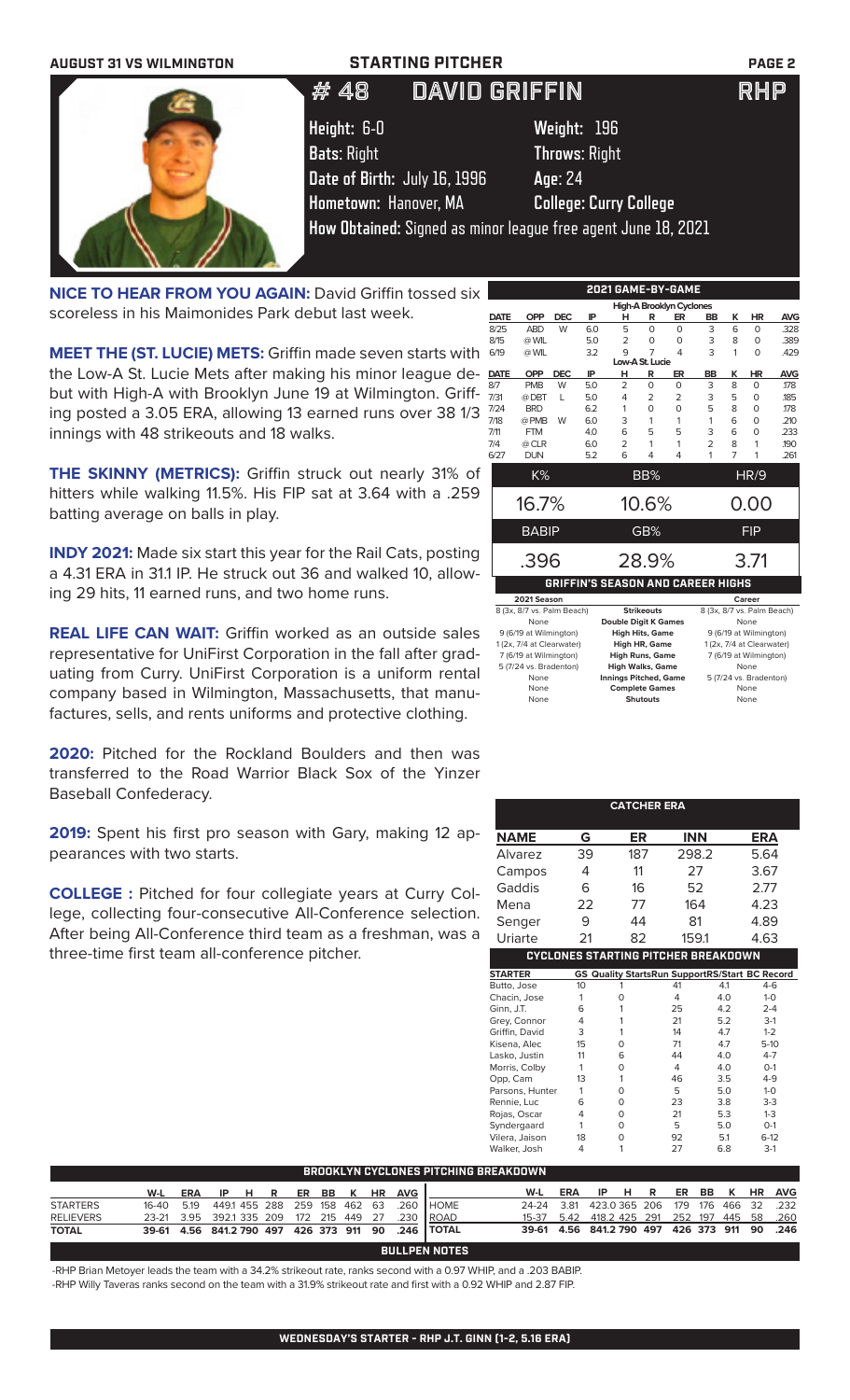# **AUGUST 31 BATTING PAGES PAGE 3**

| <b>Last Game:</b> DNP<br><b>Last HR:</b> 8/18 at Hudson Valley<br><b>Home: 18-108 (.167)</b>                  | Season High, Hits: 3 (3x, 8/10 at WIL                  |
|---------------------------------------------------------------------------------------------------------------|--------------------------------------------------------|
| <b>RISP:</b> 19-70 (.271)<br><b>Multi-Hit Games: 13 (8/18 at Hudson Valley)</b><br><b>Road:</b> 36-121 (.300) | <b>Season High, Runs:</b> $3$ ( $3x$ , $7/6$ at $HV$ ) |
| Streak:<br><b>Multi-RBI Games: 14 (8/15 at Wilmington)</b><br><b>vs. WIL:</b> 19-61 (.311)                    | <b>Season High, RBI:</b> $4$ (2x, 8/10 at WIL)         |

**Last HR:** 8/18 at Hudson Valley **Season High, Hits:** 3 (3x, 8/10 at WIL **Multi-Hit Games:** 13 (8/18 at Hudson Valley) **Season High, Runs:** 3 (3x, 7/6 at HV) **Multi-Hit Games: 13 (8/18 at Hudson Valley)**<br>**Multi-RBI Games: 14 (8/15 at Wilmington)** 

**Season High, SB:** 1 (4x, 8/24 vs. ABD)

- Enters his fourth year in the Mets organization...Called up from Low-A St. Lucie on Monday, May 24...19 years old, turning 20 on November 19 • Ranks as the No. 1 prospect in the Mets system according to both *MLB Pipeline* and *Baseball America*...Ranked as No. 4 catching prospect in baseball and the
- No. 38 prospect in the game according to *MLB Pipeline* • Hit .417 (20-48) with five doubles, two home runs, and 12 RBIs in 15 games with St. Lucie...Struck out seven times and walked 15...went 2-for-4 in stolen bases
- Non-roster invitee to Mets Spring Training...Signed with NYM as NDFA on July 2, 2018

| 1#9    ZACH ASHFORD - OF                           |                                                        |                                                                                      | .233, 1 HR, 15 RBI, .321 wOBA, wRC+ 93                                                         |
|----------------------------------------------------|--------------------------------------------------------|--------------------------------------------------------------------------------------|------------------------------------------------------------------------------------------------|
| <b>Last Game: DNP</b><br><b>RISP:</b> 16-50 (.320) | <b>Home: 20-93 (.215)</b><br><b>Road:</b> 21-83 (.253) | Last HR: 5/23 vs. Hudson Valley<br><b>Multi-Hit Games:</b> 8 (8/20 at Hudson Valley) | <b>Season High, Hits:</b> $2$ (7x, $8/8$ vs. $HV$ )<br><b>Season High, Runs: 2 (6/6 at JS)</b> |
| Streak:                                            | vs. WIL: 8-28 (.286)                                   | <b>Multi-RBI Games: 3 (7/24 vs. Wilmington)</b>                                      | <b>Season High, RBI:</b> 2 (3x, 7/24 vs. WIL)<br><b>Season High, SB:</b> 1 (3x, 7/7 at HV)     |

- Enters his third year in the Mets organization...Called up from Low-A St. Lucie on Saturday, May 22
- Hit .340 (17-50) in 14 games with the St. Lucie Mets in 2021, collecting three doubles and six walks with a stolen base
- Spent his first few games as a pro with Brooklyn in 2019, hitting .136 in 16 games before being sent to the GCL Mets (37 G, .295/2/23/.413)

Drafted by the Mets out of Fresno State in the 6th round of the 2019 MLB Draft<br>• 11 CODY BOHANEK - INF **# 11 CODY BOHANEK - INF**<br> **187, 6 HR, 18 RBI, .309 wOBA, wRC+ 89**<br> **RISP:** 4-42 (.095) **Road: 13-81 (.160) Last HR:** 8/29 vs. Aberdeen **Season High, Hits: 3 (5/5 at Asheville)**<br> **RISP: 4-42 (.095) Riser and the RISP: Last Game:** 1-4, HR **Home:** 16-79 (.203) **Last HR:** 8/29 vs. Aberdeen **Season High, Hits:** 3 (5/5 at Asheville) **RISP:** 4-42 (.095) **Road:** 13-81 (.160) **Multi-Hit Games:** 4 (6/27 vs. Jersey Shore) **Season High, Runs:** 2 (2x, 6/15 at Wil) **Streak:** 1 G (1-4) **vs. WIL:** 7-40 (.175) **Multi-RBI Games:** 3 (7/15 vs. Jersey Shore) **Seaon High, RBI:** 2 (4x, 8/26 vs. ABD) **Season High, SB:** 1 (2x, 6/27 vs. JS)

- Enters his third year in the Mets organization and his fifth as a professional...Traded from Houston to the Mets in January of 2019 along with 3B J.D. Davis in exchange for OF Ross Adolph, INF Luis Santana, and C Scott Manea
- Returns from Triple-A Syracuse 5/12-6/8, 6/24, 8/6-8/25: 34 G, .191/.351/.292/.643 with four doubles, one triple, one home run, and six RBIs with 17 walks • Broke camp with Brooklyn: 5 G, .313/.500/.500 with a home run a two RBIs before the call up
- Originally drafted by Houston in the 30th round of the 2017 MLB Draft from the University of Illinois-Chicago

| I # 48   OSCAR CAMPOS - C          |              |                         | .200, 0 HR, 0 RBI, .180 w0BA, wRC+ 8              |
|------------------------------------|--------------|-------------------------|---------------------------------------------------|
| <b>Last Game: 1-3</b>              | Home: $2-6$  | Last HR:                | <b>Season High, Hits: 1(2x 8/29 vs. Aberdeen)</b> |
| $RISP: 0-2$                        | Road: $0-4$  | <b>Multi-Hit Games:</b> | Season High, Runs:                                |
| <b>Streak:</b> $1 \text{ G}$ (2-4) | vs. WIL: 0-0 | <b>Multi-RBI Games:</b> | Season High, RBI:<br>Season High, SB:             |

- Signed by the Mets on August 20 from the Tri-City ValleyCats of the Frontier League, hitting .305/.322/.405 in 63 games with 17 doubles, three triples, three HR • Came up through the Houston Astros system since 2014, spending six games in 2019 with Triple-A Round Rock. Spent the majority of the season with Low-A Quad Cities in the Midwest League...elected free agency following the 2020 year.
- Played for Tri-City in the Houston system in 2018, facing the Brooklyn Cyclones in the NY-Penn League going 4-11...Faced current Mets big leaguer RHP Tylor Megill.

| #B<br>ANTOINE DUPLANTIS - OF |                              |                                                   | .258, 5 HR, 30 RBI, .310 w0BA, wRC+ 90           |
|------------------------------|------------------------------|---------------------------------------------------|--------------------------------------------------|
| <b>Last Game: DNP</b>        | <b>Home: 35-164 (.213)</b>   | <b>Last HR:</b> 7/22 vs. Wilmington               | <b>Season High, Hits: 4 (2x, 7/22 vs. WIL)</b>   |
| <b>RISP:</b> 20-74 (.270)    | <b>Road:</b> 60-200 (.300)   | Multi-Hit Games: 25 (8/21 at Hudson Valley)       | <b>Season High, Runs: 4 (5/16 at Greenville)</b> |
| <b>Streak:</b> $2 G (2-9)$   | <b>vs. WIL:</b> 24-78 (.308) | <b>Multi-RBI Games:</b> 5 (8/6 vs. Hudson Valley) | <b>Season High, RBI:</b> 3 (3x, 8/6 vs. HV)      |
|                              |                              |                                                   | <b>Season High, SB:</b> 1 (6x, 8/20 at HV)       |

- Enters his third year in the Mets organization ...Spent his draft year with Brooklyn and scored the game-winning run against Lowell in the 2019 NYPL Championship
- Recorded eight outfield assists in 47 games to lead Brooklyn in 2019
- Finished his LSU career with 359 hits, most in school history and second-most in SEC history behind fellow Mets MiLB outfielder Jake Mangum (383 hits)...Never finished a season at LSU hitting lower than .316
- Mets 12th round pick, 2019...Also drafted in the 19th round by Cleveland in 2018...Brother Armond, holds the world record in the pole vault with a height of 6.18m.

| # 7 NIC GADDIS - C/3B                                                                                                                                                                                                                                                                                                                                                                                                      |                                        |                                                                                | .188, 2 HR, 8 RBI, .394 wOBA, wRC+ 134                                                        |  |  |
|----------------------------------------------------------------------------------------------------------------------------------------------------------------------------------------------------------------------------------------------------------------------------------------------------------------------------------------------------------------------------------------------------------------------------|----------------------------------------|--------------------------------------------------------------------------------|-----------------------------------------------------------------------------------------------|--|--|
| Last Game: DNP<br><b>RISP:</b> 5-13 $(.385)$                                                                                                                                                                                                                                                                                                                                                                               | <b>Home: 1-15</b><br><b>Road: 4-16</b> | <b>Last HR:</b> 7/24 vs. Wilmington<br>Multi-Hit Games: 1 (8/10 at Wilmington) | Season High, Hits: 2 (8/10 at Wilmington)<br><b>Season High, Runs:</b> 2 (8/10 at Wilmington) |  |  |
| Streak:                                                                                                                                                                                                                                                                                                                                                                                                                    | vs. WIL: 5-18 (.278)                   | <b>Multi-RBI Games:</b> 3 (8/15 at Wilmington)                                 | <b>Season High, RBI: 3 (8/10 at Wilmington)</b><br>Season High, SB:                           |  |  |
| • Enters his third year in the Mets organizationReceived from Low-A St. Lucie on Saturday, July 17 when C Juan Uriarte was placed on the temp. inactive list<br>. Hit .250 (20-80) with a .421 OBP in 25 games with St. Lucie, hitting three home runs (a career-high) from his two in 2019.<br>. Returns to Coney Island where he was a member of the 2019 Cyclones for 15 games before being transferred to the GCL Mets |                                        |                                                                                |                                                                                               |  |  |

- before being transferred to the GCL Mets.
- Hit a combined .192 across 40 games in 2019 with Brooklyn and the GCL Mets • Drafted by the Mets in the 16th round of the 2019 MLB Draft out of Jacksonville State...Hails from Trenton, GA.

### **Last Game: 0-4 Home: 22-71 (.310) Last HR:** 8/28 vs. Aberdeen **Season High, Hits: 4 (3x, 8/28 vs. ABD)**<br> **RISP: 12-41 (.293) Road: 22-87 (.252) Multi-Hit Games: 11 (8/28 vs. Aberdeen) <b>Season High, Runs:** 3 (3x 8/10 **RISP:** 12-41 (.293) **Road: 22-87 (.252) Multi-Hit Games:** 11 (8/28 vs. Aberdeen) **Streak: Streak: Streak: Streak: WIL:** 17-39 (.436) **Multi-RBI Games:** 4 (8/11 at Wilmington) **Season High, RBI:** 2 (5x, 8/27 vs. ABD) **Season High, SB:** 1 (7/22 vs. WIL) • Enters his first season in the Mets organization, signing a minor league deal with New York on May 30, 2021. **# 10 LUIS GONZALEZ - INF .278, 5 HR, 19 RBI, .326 wOBA, wRC+ 99**

- 
- Played three games with Low-A St. Lucie, going 3-12 with a double
- Spent seven seasons in the Cincinnati farm system, reaching as high as Triple-A Louisville in 2019. • Career .253 hitter in 587 games and 2,151 at-bats with Cincinnati and New York farm systems.
- Signed with the Reds in September of 2012.

| # 2 RONNY MAURICIO - INF    |                              |                                                | .246, 17 HR, 58 RBI, .320 WOBA, WRC+ 96        |
|-----------------------------|------------------------------|------------------------------------------------|------------------------------------------------|
| <b>Last Game: 2-4</b>       | <b>Home:</b> $36-160$ (.225) | <b>Last HR:</b> 8/24 vs. Aberdeen              | <b>Season High, Hits: 3 (5x, 8/24 vs. ABD)</b> |
| <b>RISP:</b> $25-96$ (.260) | <b>Road:</b> 53-196 (.270)   | <b>Multi-Hit Games: 24 (8/29 vs. Aberdeen)</b> | <b>Season High, Runs: 3 (2x 7/27 vs. ABD)</b>  |
| <b>Streak:</b> 4 G (7-16)   | vs. WIL: 14-48 (.250)        | <b>Multi-RBI Games: 16 (8/24 vs. Aberdeen)</b> | <b>Season High, RBI:</b> 4 (3x, 8/25 vs. ABD)  |
|                             |                              |                                                | <b>Season High, SB: 2 (6/27 vs. JS)</b>        |

- Enters his fifth year in the Mets organization...Rated as the No. 2 prospect in the Mets system and the No. 58 prospect in baseball according to *MLB Pipeline* • Non-roster invitee to Spring Training for the third consecutive season...Spent 2020 at the Mets Alternate Site and had one at-bat with the Tigres del Licey in the Dominican Winter League
- Named a South Atlantic League mid-season All-Star with Columbia (A) in 2019
- Won the 2018 GCL Mets Sterling Award, given to the team's most valuable player...Signed with the Mets as a 16-year-old on July 2, 2017.

# **# 14 TANNER MURPHY - OF .171, 0 HR, 3 RBI, .284 wOBA, wRC+ 66**

| Last Game: 0-3. BB         | <b>Home: 1-18</b> | Last HR:                                       | <b>Season High, Hits: 2 (8/10 at WIL)</b> |
|----------------------------|-------------------|------------------------------------------------|-------------------------------------------|
| <b>RISP:</b> $4-14$ (.286) | <b>Road: 6-23</b> | <b>Multi-Hit Games: 1 (8/10 at Wilmington)</b> | Season High, Runs: 1 (2x, 8/10 at WIL)    |
| Streak:                    | $vs.$ WIL: 4-15   | <b>Multi-RBI Games: 1(8/10 at Wilmington)</b>  | <b>Season High, RBI:</b> 2 (8/10 at WIL)  |
|                            |                   |                                                | <b>Season High, SB:</b> 1(8/21 at WIL)    |

- Enters his third year in the Mets organization...promoted from Low-A St. Lucie on Friday, August 6
- Played 25 games (four with FCL Mets) and 21 with Low-A St. Lucie, hitting a combined .195 with a .316 OBP, hitting three home runs and driving in 14 runs • Spent his first professional season with the Rookie-level Kingsport Mets in the Appalachian League, hitting. 201 in 40 games
- Drafted by the Mets in the 18th round of the 2019 MLB Draft out of the University of North Florida...Born and raised in Memphis, TN.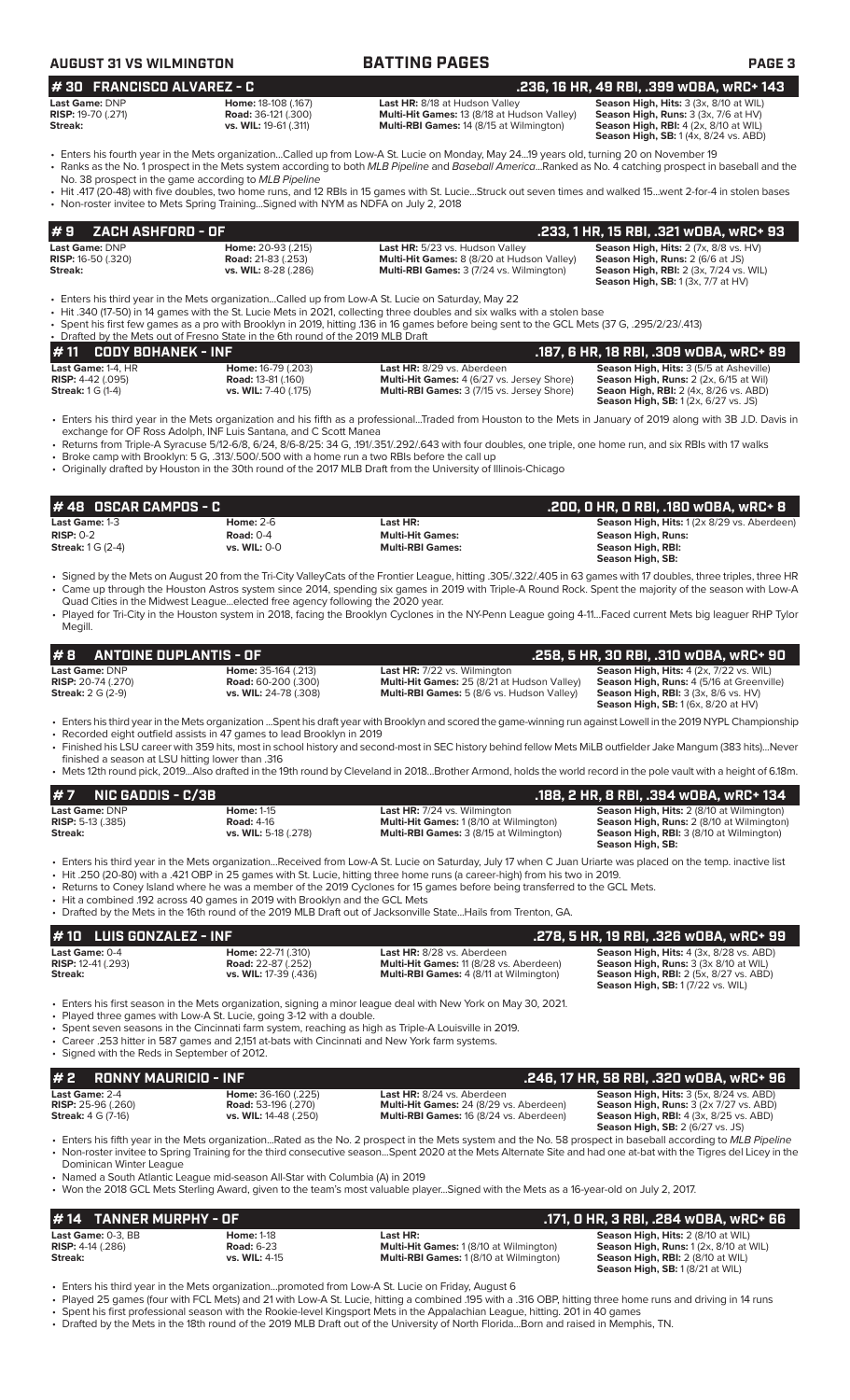### **AUGUST 31 VS WILMINGTON BATTING PAGES PAGE 4 # 19 LUKE RITTER - INF .240, 11 HR, 37 RBI, .329 wOBA, wRC+ 101 Last Game:** 0-4, 2 K **Home:** 14-79 (.177) **Last HR:** 7/6 at Hudson Valley **Season High, Hits:** 3 (5/11 at Greenville) **Rister Season High, Hits:** 3 (5/11 at Greenville) **Rister Season High, Runs: 2** (3x, 7/6 at HV) **RISP:** 12-55 (.218) **Road:** 34-118 (.288) **Multi-Hit Games:** 13 (8/27 vs. Aberdeen) **Season High, Runs:** 2 (3x, 7/6 at HV) **Streak:** vs. WIL: 6-28 (.214) **Multi-RBI Games:** 9 (8/19 at Hudson Valley) **Season High, SB:** 1 (5/12 at Greenville) • Enters his third year in the Mets organization...Won a New York-Penn League title with Brooklyn in 2019 • Missed 32 games with a broken bone in his left hand...Went on the IL after July 7 when he suffered the injury mid-game at Hudson Valley • Led Brooklyn in 2019 in games played (68), runs (39), doubles (15), and walks (33) • Mets 7th-round pick in 2019 from Wichita State...Also drafted by the Minnesota Twins in the 37th round of the 2018 MLB Draft Played linebacker at Rockhurst High School and set the school record with 184 tackles. **# 45 JOE SUOZZI - OF .190, 1 HR, 6 RBI, .346 wOBA, wRC+ 104 Last Game:** 0-3 **Home:** 5-32 **Last HR:** 7/16 vs. Jersey Shore **Season High, Hits:** 2 (7/28 at JS)<br>**RISP:** 4-19 (.211) **Road:** 3-10 **Road:** 3-10 **Multi-Hit Games:** 1 (7/28 at Jersey Shore) **Season High, Runs:** 2 (7/27 at J **RISP:**  $4-19$  (.211) **Road:** 3-10 **Road:** 3-10 **Multi-Hit Games:** 1 (7/28 at Jersey Shore) **Season High, Runs:** 2 (7/27 at JS)<br> **Streak: Streak: WILE:** 2-9 **Multi-RBI Games:** 2 (8/5 vs. Jersey Shore) **Season High, RBI Multi-RBI Games:** 2 (8/5 vs. Jersey Shore) **# 4 JOSE PEROZA - INF .286, 2 HR, 6 RBI, .393 wOBA, wRC+ 132 Last Game:** 0-3, RBI **Home:** 8-28 (.286) **Last HR:** 8/24 vs. Aberdeen **Season High, Hits:** 2 (6x, 8/27 vs. ABD) **RISP:** 3-17 (.176) **Road:** 10-40 (.250) **Multi-Hit Games:** 5 (8/27 vs. Aberdeen) **Season High, Runs:** 2 (8/18 at HV) **Streak: vs. ABD:** 4-11 **Multi-RBI Games:** 3 (8/24 vs. Aberdeen) **Season High, RBI:** 3 (2x, 8/24 vs. ABD) **Season High, SB:**  • Enters his sixth year in the Mets organization...promoted to Brooklyn on 8/3 from Low-A St. Lucie. • Hit .274 with seven home runs and 47 RBIs across 64 games with Low-A St. Lucie this season. • Part of Brooklyn's 2019 New York-Penn League Championship Team. • 2021 marks his first full-season assignment after short season assignments with GCL Mets and the NYPL. • Signed as non-drafted international free agent signing on July 2, 2016 from Venezuela. **# 22 JAYLEN PALMER - INF/OF .205, 1 HR, 8 RBI, .354 wOBA, wRC+ 108 Last Game: 0-3, BB Home: 5-31 (.161) Last HR: 8/25 vs. Aberdeen G1 <b>Season High, Hits:** 3 (8/13 at WIL)<br> **RISP:** 3-21 (.143) **Road:** 11-43 (.256) **Multi-Hit Games: 2 (8/13 at Wilmington) Season High, Runs: 2 (3x, 8/24 RISP:**  $3-21$  (.143) **Road:** 11-43 (.256) **Multi-Hit Games:** 2 (8/13 at Wilmington) **Season High, Runs: 2** (3x, 8/24 vs. ABD) **Season High, Runs: 2** (3x, 8/24 vs. ABD) **Season High, Runs: 2** (3x, 8/24 vs. ABD) **Season Hig Multi-RBI Games: 3 (8/18 at Hudson Valley) Season High, SB:** 1 (4x, 8/18 at HV) • Enters his fourth year in the Mets organization...No. 11 prospect in the Mets system, according to *MLB Pipeline*...Promoted to High-A Brooklyn on 8/3. • Stole 23 bases for Low-A St. Lucie (departs the league as the third-highest total in Low-A Southeast). • Hit .276/.378/.386 across 66 games with St. Lucie in 2021, collecting 13 doubles, four triples, and two home runs with 24 RBIs. Lowered his strikeout rate from 40% in 2019 with Kingsport to 28% with St. Lucie. • Drafted in the 22nd round of the 2018 MLB Draft out of Holy Cross (NY) High School in Flushing...\$200K signing bonus

• Enters his third year in the Mets organization...received from Low-A St. Lucie on July 13

• Hit .292 with a .372 on-base percentage in 30 games with the Mets...posted a wRC+112, hitting four doubles and two home runs

Signed by the Mets on June 15, 2020 out of Boston College

• Attended Chaminade High School in Mineola, NY • His father, Tom Suozzi, is the former Nassau County Executive and current U.S. House of Representatives member of NY's 3rd district (Nassau, Suffolk, Queens)

| # 12 JEREMY VASOUEZ - INF |                           |                                                | . 273, 7 HR, 28 RBI, .371 wOBA, wRC+ 129.     |
|---------------------------|---------------------------|------------------------------------------------|-----------------------------------------------|
| Last Game: DNP            | <b>Home: 24-81 (.296)</b> | <b>Last HR: 8/18 at Hudson Valley</b>          | Season High, Hits: 2 (7x, 8/8 vs. HV)         |
| <b>RISP:</b> 11-39 (.282) | <b>Road:</b> 20-81 (.250) | <b>Multi-Hit Games: 9 (8/15 at Wilmington)</b> | Season High, Runs: 2 (3X 8/7 vs. HV)          |
| <b>Streak: 2 G (2-7)</b>  | vs. WIL: 12-38 (.316)     | Multi-RBI Games: 7 (8/21 at Hudson Valley)     | <b>Season High, RBI:</b> 3 (2x, 7/24 vs. WIL) |
|                           |                           |                                                | <b>Season High, SB:</b> 1(7/2 at ABD)         |

**Season High, SB:** 

• Enters his fifth season in the Mets organization...Received from Double-A Binghamton on June 22

• Played 32 games with the RumblePonies this season, hitting .171 (18-105) with one double, one home run, and 11 RBIs.<br>• Played with Brooklyn in 2017 bitting .225 with one home run and eight PBIs in 31 games

Played with Brooklyn in 2017, hitting .225 with one home run and eight RBIs in 31 games.

• Drafted by the Mets in the 28th round of the 2017 MLB Draft from Nova Southeastern in his home state of Florida...Is from Palm City, FL.

| Hardest Hit Balls - 2021 (not all games listed- from available Trackman data) |                   |                         |                  |                 |  |      |                                   |                         |           |                        |
|-------------------------------------------------------------------------------|-------------------|-------------------------|------------------|-----------------|--|------|-----------------------------------|-------------------------|-----------|------------------------|
| Date                                                                          | Player            | Opponent                | <b>Exit Velo</b> | Result          |  | Date | Player                            | <b>Opponent</b>         | Exit Velo | Result                 |
| 8/12                                                                          | Francisco Alvarez | at Wilmington           | 112.8            | <b>Home Run</b> |  | 6/22 | Brett Baty                        | vs. Jersey Shore        | 109.2     | <b>Double</b>          |
| 6/12                                                                          | Francisco Alvarez | vs. Hudson Vallev 112.5 |                  | Double          |  | 6/15 | <b>Francisco Alvarez</b>          | at Wilmington           | 109.2     | Single                 |
| 6/11                                                                          | Brett Baty        | vs. Hudson Valley 111.2 |                  | Ground Out      |  | 6/1  | Francisco Alvarez at Jersey Shore |                         | 109.0     | Home Run               |
| 6/29                                                                          | Ronny Mauricio    | at Aberdeen             | 110.4            | Single          |  | 8/29 | Ronny Mauricio                    | vs. Aberdeen            | 109.0     | Ground Ball Out        |
| 8/21                                                                          | Francisco Alvarez | at Hudson Vallev        | 110.3            | Ground Out      |  | 5/25 | Francisco Alvarez                 | vs. Aberdeen            | 109       | Single                 |
| 8/12                                                                          | Ronny Mauricio    | at Wilmington           | 109.9            | Line Out        |  | 8/6  | Ronny Mauricio                    | vs. Hudson Valley 108.7 |           | <b>Home Rune</b>       |
| $\sqrt{7/3}$                                                                  | Luis Gonzalez     | at Aberdeen             | 109.9            | Ground Out      |  | 6/5  | Francisco Alvarez                 | at Jersev Shore         | 108.7     | <b>Ground Ball Out</b> |
| 6/1                                                                           | Adrian Hernandez  | at Jersev Shore         | 109.8            | <b>Home Run</b> |  | 6/2  | Francisco Alvarez                 | at Jersey Shore         | 108.7     | Single                 |
| 6/6                                                                           | Francisco Alvarez | at Jersev Shore         | 109.7            | Single          |  | 7/13 | Brett Baty                        | at Hudson Valley        | 108.7     | Single                 |
| 8/28                                                                          | Ronny Mauricio    | vs. Aberdeen            | 109.6            | Line Out        |  | 7/22 | Ronny Mauricio                    | vs. Wilminaton          | 108.1     | <b>Home Run</b>        |
| 6/1                                                                           | Ronny Mauricio    | at Jersev Shore         | 109.6            | Triple          |  | 8/6  | Francisco Alvarez                 | vs. Hudson Vallev 107.7 |           | <b>Ground Ball Out</b> |

# **Recent Home Run Chart**

| Date<br>7/31                              | Player<br>Francisco Alvarez at Jersey Shore                                | <b>Opponent</b>                                                                                              | Exit Velo Launch Angle       | Distance                                 | 8/18                 | <b>Francisco Alvarez</b><br>Jose Peroza                       | at Hudson Valley<br>at Hudson Valley                                                               |                      |                               |
|-------------------------------------------|----------------------------------------------------------------------------|--------------------------------------------------------------------------------------------------------------|------------------------------|------------------------------------------|----------------------|---------------------------------------------------------------|----------------------------------------------------------------------------------------------------|----------------------|-------------------------------|
| $\begin{array}{c} 8/7 \\ 8/8 \end{array}$ | Francisco Alvarez<br>Ronny Mauricio<br>Francisco Alvarez                   | at Jersey Shore<br>vs. Hudson Valley 108.7<br>vs. Hudson Vallev                                              | 21                           | 371ft ft.                                | 8/19                 | Jeremy Vasquez<br>Jose Peroza<br>Ronny Mauricio               | at Hudson Valley<br>at Hudson Valley<br>at Hudson Valley                                           |                      |                               |
| $\vert 8/9 \vert$<br> 8/10                | Jeremy Vasquez<br>Jeremy Vasquez<br><b>Francisco Alvarez</b><br>Nic Gaddis | vs. Hudson Valley93.6 mph<br>vs. Hudson Valley101.1 mph<br>at Wilmington 112.8 mph<br>at Wilmington 97.5 mph | 33.6<br>29.2<br>27.2<br>27.8 | 341 ft.<br>405 ft.<br>416 ft.<br>388 ft. | 8/21<br>8/24<br>8/25 | Jose Peroza<br>Ronny Mauricio<br>Jose Peroza<br>Javlen Palmer | at Hudson Valley102.7 mph<br>vs. Aberdeen<br>93.8 mph<br>vs. Aberdeen<br>104.1 mph<br>vs. Aberdeen | 29.9<br>35.9<br>45.8 | 394 ft.<br>343 ft.<br>344 ft. |
| 8/12<br>8/15                              | Luis Gonzalez<br>Francisco Alvarez<br><b>Francisco Alvarez</b>             | at Wilmington 102.6 mph<br>at Wilmington 101.5 mph<br>at Wilmington                                          | 31.1<br>26.9                 | 442 ft.<br>398 ft.                       | 8/26<br>8/28<br>8/29 | Cody Bohanek<br>Luis Gonzalez<br>Cody Bohanek                 | vs. Aberdeen<br>$101$ mph<br>vs. Aberdeen<br>95 mph<br>$101$ mph<br>vs. Aberdeen                   | 27<br>35<br>32       | 335 ft.<br>349 ft.<br>396 ft. |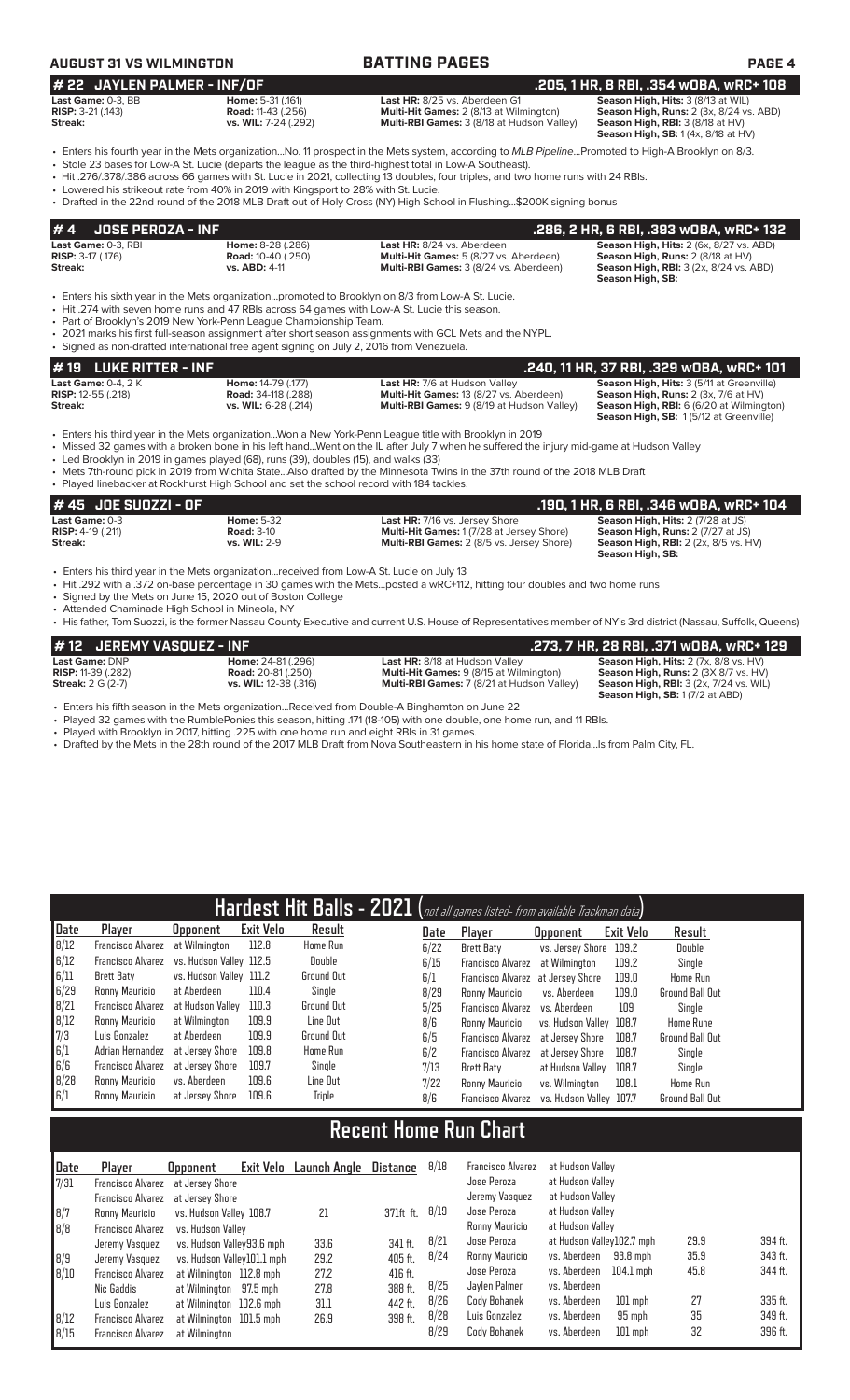| <b>AUGUST 31 VS WILMINGTON</b>                                                                                                                                                                                                                                                                                             | <b>BULLPEN PAGE</b>                                                                                 |                                                                    |                                                                            | <b>PAGE 5</b>                                          |                         |
|----------------------------------------------------------------------------------------------------------------------------------------------------------------------------------------------------------------------------------------------------------------------------------------------------------------------------|-----------------------------------------------------------------------------------------------------|--------------------------------------------------------------------|----------------------------------------------------------------------------|--------------------------------------------------------|-------------------------|
| #46<br><b>JOSH HEJKA - RHP</b>                                                                                                                                                                                                                                                                                             | 19.0 K%, 5.2 BB%, 3.39 ERA, 23 G                                                                    | <b>LAST FIVE APPEARANCES</b>                                       |                                                                            |                                                        |                         |
| Last App: 8/28 vs. ABD Last Loss:                                                                                                                                                                                                                                                                                          | <b>SV/OP (Last):</b> 1/2 (7/20 vs. WIL)<br>Holds: 3                                                 |                                                                    | <b>JOSH HEJKA</b>                                                          |                                                        |                         |
| <b>Leadoff: 14-41</b><br><b>Inherited Runners/Stranded: 23/12</b>                                                                                                                                                                                                                                                          |                                                                                                     | IP<br>DATE OPP<br>DEC                                              | R<br>ER<br>Н                                                               | K<br>BB                                                | <b>HR</b>               |
| • Returns to Brooklyn after spending time with Binghamton (6/3-6/9) and Syracuse (6/10-6/18).                                                                                                                                                                                                                              |                                                                                                     | vs. HV<br>8/7<br><b>BS</b><br>2.0                                  | $\overline{4}$<br>$\overline{2}$<br>$\mathbf{1}$                           | $\Omega$<br>2                                          | $\circ$                 |
|                                                                                                                                                                                                                                                                                                                            | • Enters his third year in the Mets organizationWon a 2019 NYPL title with Brooklyn, splitting time | @ WIL<br>2.1<br>8/11<br>8/15<br>@ WIL<br>2.0                       | $\overline{7}$<br>4<br>$\overline{4}$<br>4<br>$\mathbf{1}$<br>$\mathbf{1}$ | 2<br>$\mathbf{1}$<br>$\overline{2}$<br>$\mathbf{1}$    | $\circ$<br>$\circ$      |
| with the Cyclones and Kingsport Mets                                                                                                                                                                                                                                                                                       | • Signed as a minor league free agent in mid-summer after pitching in six games with the Westside   | 8/18<br>@ HV<br>2.1                                                | 2<br>$\mathbf{1}$<br>1                                                     | $\overline{2}$<br>3                                    | $\circ$                 |
| Wolly Mammoths in the United Shore Baseball League                                                                                                                                                                                                                                                                         |                                                                                                     | 2.2<br>8/24 vs. ABD                                                | 2<br>$\circ$<br>$\circ$                                                    | $\Omega$<br>$\overline{2}$                             | $\circ$                 |
| . Pitched all four years at Johns Hopkins, switching to submarine later in his career.                                                                                                                                                                                                                                     |                                                                                                     | 1.1<br>8/28 vs. ABD<br>H                                           | 2<br>$\Omega$<br>$\Omega$                                                  | $\Omega$<br>$\mathbf{1}$                               | $\circ$                 |
| #5<br><b>BRIAN METOYER - RHP</b>                                                                                                                                                                                                                                                                                           | 34.2 K%, 13.3 BB%, 2.40 ERA, 19 G                                                                   |                                                                    | <b>BRIAN METOYER</b>                                                       |                                                        |                         |
| Last App: 8/25 vs. ABD Last Loss: 8/25 vs. ABD                                                                                                                                                                                                                                                                             | <b>SV/OP (Last):</b> 1/1 (6/3 at JS)<br>Holds:                                                      | OPP<br>DATE<br><b>DEC</b><br>IP<br>8/14<br>1.1<br>@ WIL            | Н<br>R<br>ER<br>$\mathsf O$<br>$\circ$<br>$\circ$                          | К<br>BB<br>$\circ$<br>$\overline{2}$                   | HR<br>$\circ$           |
| Leadoff: 5-23, 3 BB, HBPInherited Runners/Stranded: 8/7                                                                                                                                                                                                                                                                    |                                                                                                     | 8/18<br>@ HV<br>1.0                                                | $\circ$<br>$\circ$<br>0                                                    | 2<br>$\overline{2}$                                    | $\circ$                 |
| • Enters his fourth year in the Mets orgWon a New York Penn League title with Brooklyn in 2019                                                                                                                                                                                                                             |                                                                                                     | 8/21<br>@ HV<br>2.0                                                | 2<br>$\mathbf{1}$<br>$\mathbf{1}$                                          | 3<br>2                                                 | $\overline{1}$          |
| • Struck out 40 batters over 28.2 innings with BrooklynSpent his first professional season with                                                                                                                                                                                                                            |                                                                                                     | 8/25 vs. ABD<br>L<br>1.0<br>W<br>2.0<br>8/27 vs. ABD               | $\circ$<br>$\circ$<br>$\mathbf{1}$<br>$\circ$<br>$\overline{1}$<br>$\circ$ | $\Omega$<br>$\mathbf{1}$<br>$\Omega$<br>$\overline{2}$ | $\circ$<br>$\circ$      |
| <b>GCL Mets and Kingsport Mets</b><br>• Joins Ronnie Robbins (30th, 1981 - Toronto) as the only two LSU-Alexandria Generals to be                                                                                                                                                                                          |                                                                                                     |                                                                    | <b>LUIS MONTAS</b>                                                         |                                                        |                         |
| drafted by a MLB team in school history                                                                                                                                                                                                                                                                                    |                                                                                                     | DATE<br>OPP<br>DEC<br>IP                                           | R<br>H<br>ER                                                               | K<br>BB                                                | <b>HR</b>               |
| . Native of Natchitoches (NACK-ah-tish), the oldest city in Louisiana (est. 1714).                                                                                                                                                                                                                                         |                                                                                                     | 8/27<br>$DBT^*$<br>0.1<br><b>SV</b>                                | $\circ$<br>0<br>$\circ$                                                    | $\circ$<br>$\circ$                                     | $\circ$                 |
| #<br><b>LUIS MONTAS - RHP</b>                                                                                                                                                                                                                                                                                              | 0.0 K%, 0.0 BB%, 0.00 ERA, 0 G                                                                      | 8/24<br>$DBT^*$<br>1.0<br>SV<br>8/17<br><b>SV</b><br>2.0<br>@ TAM* | 3<br>$\mathbf{1}$<br>$\mathbf{1}$<br>$\circ$<br>$\mathbf{1}$<br>$\circ$    | $\circ$<br>$\circ$<br>3<br>$\mathbf{1}$                | $\mathbf{1}$<br>$\circ$ |
| <b>Last Loss:</b><br>Last App:                                                                                                                                                                                                                                                                                             | SV/OP (Last):<br>Holds:                                                                             | PMB <sup>*</sup><br>SV<br>1.0<br>8/8                               | $\circ$<br>$\mathsf O$<br>$\mathbf{1}$                                     | $\circ$<br>$\mathbf{1}$                                | $\circ$                 |
| Leadoff:<br><b>Inherited Runners/Stranded:</b>                                                                                                                                                                                                                                                                             |                                                                                                     | 1.0<br>7/31<br>$@$ DBT*                                            | $\circ$<br>$\mathbf 0$<br>$\mathbf 0$                                      | $\Omega$<br>3                                          | $\circ$                 |
| · Enters his third year in the Mets organizationpromoted from Low-A St. Lucie on 8/31<br>• Had a 24% K rate, 5.9% walk rate, .282 BABIP, and 3.73 FIP in 19 games with Low-A St. Lucie                                                                                                                                     |                                                                                                     | DATE OPP<br>IP<br>DEC                                              | <b>BRYCE MONTES DE OCA</b><br>н<br>R<br>ER                                 | К<br>BB                                                |                         |
| • Went 7/9 in save opportunities this season with Mets                                                                                                                                                                                                                                                                     |                                                                                                     | 1.0<br>8/5<br>vs. HV                                               | $\mathbf{1}$<br>$\circ$<br>$\circ$                                         | 2<br>$\mathbf{1}$                                      | HR<br>$\circ$           |
| • 20 years old out of San Cristobal, Dominican Republic on July 2, 2019                                                                                                                                                                                                                                                    |                                                                                                     | 8/8<br>vs. HV<br>1.2                                               | $\mathbf{1}$<br>$\mathbf{1}$<br>$\circ$                                    | $\mathbf{1}$<br>$\mathbf{1}$                           | $\circ$                 |
|                                                                                                                                                                                                                                                                                                                            |                                                                                                     | L<br>0.2<br>8/13<br>@ WIL<br>8/25 vs. ABD<br><b>SV</b><br>1.0      | 3<br>5<br>5<br>$\mathsf{O}$<br>$\circ$<br>$\mathbf{1}$                     | 2<br>$\mathbf{1}$<br>$\circ$<br>$\mathbf{1}$           | $\circ$<br>$\circ$      |
| #43<br><b>BRYCE MONTES DE OCA - RHP</b>                                                                                                                                                                                                                                                                                    | 29.0 K%, 18.8 BB%, 4.15 ERA, 24 G                                                                   | 8/28 vs. ABD<br><b>SV</b><br>1.2                                   | $\circ$<br>$\Omega$<br>$\circ$                                             | $\Omega$<br>3                                          | $\circ$                 |
| Last App: 8/28 vs. ABD Last Loss: 7/6 at HV<br><b>Leadoff: 5-21, 5 BB</b><br><b>Inherited Runners/Stranded: 11/11</b>                                                                                                                                                                                                      | <b>SV/OP (Last):</b> 6/6 (8/28 vs. ABD) <b>Holds:</b> 1                                             |                                                                    | <b>COLBY MORRIS</b>                                                        |                                                        |                         |
| • Enters his fourth year in the Mets orgHas not pitched as a professional due to injuries                                                                                                                                                                                                                                  |                                                                                                     | IP<br>OPP<br><b>DEC</b><br>DATE<br>@ WIL                           | R<br>н<br>ER<br>3<br>$\mathbf{1}$<br>$\mathbf{1}$                          | K<br>BB<br>$\overline{2}$<br>$\mathbf{1}$              | <b>HR</b><br>$\circ$    |
| • Underwent Tommy John surgery as a high school junior and missed 2016 after having ulnar                                                                                                                                                                                                                                  |                                                                                                     | 8/13<br>2.0<br>8/17<br>@ WIL<br>L<br>1.2                           | $\circ$<br>$\mathbf{1}$<br>$\circ$                                         | $\circ$<br>$\mathbf{1}$                                | $\circ$                 |
| nerve transposition                                                                                                                                                                                                                                                                                                        |                                                                                                     | 8/21<br>@ HV<br>2.2                                                | $\circ$<br>$\circ$<br>0                                                    | $\overline{2}$<br>4                                    | $\circ$                 |
| • Previously drafted by Washington in the 15th round of the 2017 MLB Draft and by the Chicago                                                                                                                                                                                                                              |                                                                                                     | 8/25 vs. ABD<br>2.0<br>1.2<br>8/29 vs. ABD                         | $\circ$<br>$\Omega$<br>$\Omega$<br>3<br>$\mathbf{1}$<br>$\mathbf{1}$       | $\Omega$<br>4<br>$\mathbf{1}$<br>$\mathbf{1}$          | $\mathsf O$<br>$\circ$  |
| White Sox in the 14th round of the 2015 MLB Draft.                                                                                                                                                                                                                                                                         |                                                                                                     |                                                                    | <b>MICHEL OTANEZ</b>                                                       |                                                        |                         |
| #38<br><b>COLBY MORRIS - RHP</b>                                                                                                                                                                                                                                                                                           | 26.4 K%, 9.8 BB%, 3.66 ERA, 22 G                                                                    | DATE<br>OPP<br>DEC<br>IP                                           | Н<br>R<br>ER<br>$\circ$<br>$\circ$<br>$\circ$                              | К<br>BB<br>$\Omega$<br>$\mathbf{1}$                    | <b>HR</b><br>$\circ$    |
| Last App: 8/29 vs. ABD Last Loss: 8/17 at Hudson Valley                                                                                                                                                                                                                                                                    | SV/OP (Last):<br>Holds:                                                                             | 8/13<br>@ WIL<br>0.2<br>8/17<br>@ HV<br>1.0                        | $\circ$<br>$\circ$<br>$\circ$                                              | $\mathbf{1}$<br>$\mathbf{1}$                           | $\circ$                 |
| Leadoff: 8-28, 3B, 3 BB, 4 HBP Inherited Runners/Stranded: 11/6                                                                                                                                                                                                                                                            |                                                                                                     | 8/20<br>@ HV<br>1.0                                                | $\circ$<br>$\mathbf 0$<br>$\circ$                                          | $\mathbf{1}$<br>2                                      | 0                       |
| • Enters his first season in the Mets organizationcalled up from Low-A St. Lucie on May 20                                                                                                                                                                                                                                 |                                                                                                     | 8/26 vs. ABD<br>1.0                                                | $\overline{1}$<br>0<br>0                                                   | 0<br>4                                                 | 0<br>$\circ$            |
| • Made four scoreless appearances in relief for the St. Lucie Mets to being 2021                                                                                                                                                                                                                                           |                                                                                                     | 8/29 vs. ABD                                                       | $\overline{1}$<br>$\overline{1}$<br>$1.0 \t1$                              | $\overline{2}$<br>2                                    |                         |
| . Minor League free agent signing pitched at Middlebury in Vermont<br>#26<br><b>MICHEL OTANEZ - RHP</b>                                                                                                                                                                                                                    | 30.2 K%, 23.5 BB%, 4.81 ERA, 30 G                                                                   | OPP<br>DATE<br>DEC<br>IP                                           | <b>HUNTER PARSONS</b><br>$\mathsf{R}$<br>ER<br><u>н</u>                    | K<br>BB                                                | HR                      |
| Last App: 8/29 vs. ABD Last Loss:                                                                                                                                                                                                                                                                                          | <b>SV/OP (Last):</b> 0/2 (BS vs. JS)<br>Holds: 3                                                    | 0.0<br>8/15<br>@ WIL<br>L                                          | 3<br>5<br>5                                                                | 2<br>0                                                 | 0                       |
| Leadoff: 6-26<br>Inherited Runners/Stranded: 15/5                                                                                                                                                                                                                                                                          |                                                                                                     | 2.0<br>8/18<br>@ HV<br>W                                           | $\overline{2}$<br>1<br>1                                                   | 3<br>0                                                 | $\mathbf{1}$            |
| • Enters his sixth year in the Mets org No. 26 prospect in the system according to MLB Pipeline                                                                                                                                                                                                                            |                                                                                                     | 8/21<br>2.0<br>@ HV<br>8/26 vs. ABD<br>1.0                         | $\circ$<br>$\mathbf 0$<br>0<br>3<br>3<br>0                                 | $\mathbf{1}$<br>2<br>$\mathbf{1}$<br>0                 | $\circ$<br>$\circ$      |
| • Returns to Brooklyn for the second assignment in a row                                                                                                                                                                                                                                                                   |                                                                                                     | 8/29 vs. ABD<br>2.0                                                | $\mathsf{O}\xspace$<br>$\mathsf O$<br>$\mathbf{1}$                         | $\overline{2}$<br>4                                    | $\circ$                 |
| • Pitched with the Cyclones and won an NYPL title in 2019 and also spent time with Kingsport                                                                                                                                                                                                                               |                                                                                                     |                                                                    | <b>EVY RUIBAL</b>                                                          |                                                        |                         |
| . Missed 2017 due to injuryStruck out 21 batters in 21.1 innings with the DSL Mets1 in 2016.                                                                                                                                                                                                                               |                                                                                                     | IP<br>DATE<br>OPP<br><b>DEC</b><br>8/11<br>@ WIL<br>1.0            | н<br>R<br>ER<br>$\mathbf{1}$<br>3<br>$\overline{2}$                        | BB<br>Κ<br>$\overline{2}$<br>3                         | <b>HR</b><br>0          |
| #44<br><b>HUNTER PARSONS - RHP</b>                                                                                                                                                                                                                                                                                         | 27.5 K%, 13.8 BB%, 4.46 ERA, 20 G                                                                   | 8/15<br>@ WIL<br>1.0                                               | 0<br>$\mathsf O$<br>$\mathbf{1}$                                           | 0<br>1                                                 | $\circ$                 |
| Last App: 8/29 vs. ABD Last Loss:                                                                                                                                                                                                                                                                                          | SV/OP (Last):<br>Holds: 1                                                                           | 8/19<br>@ HV<br>BS, L<br>1.1<br>8/24 vs. ABD<br>1.0                | $\overline{2}$<br>2<br>$\overline{2}$<br>$\mathbf 0$<br>0<br>$\circ$       | $\mathbf{1}$<br>2<br>$\overline{2}$<br>$\mathbf{1}$    | $\mathbf{1}$<br>$\circ$ |
| <b>Leadoff: 7-25, 3 BB</b><br><b>Inherited Runners/Stranded: 11/7</b>                                                                                                                                                                                                                                                      |                                                                                                     | 0.1<br>8/28 vs. ABD<br>H                                           | $\mathbf{1}$<br>0<br>$\circ$                                               | 2<br>$\circ$                                           | $\circ$                 |
| • Enters his third year in the Mets orgCalled up from Low-A St. Lucie on May 20<br>• Made four relief appearances with the Mets (A-), striking out 18 in 10 innings (45% K rate).<br>• Pitched with the Cyclones and won an NYPL title in 2019                                                                             |                                                                                                     |                                                                    | <b>WILLY TAVERAS</b>                                                       |                                                        |                         |
|                                                                                                                                                                                                                                                                                                                            |                                                                                                     | DATE<br>OPP<br>DEC<br>IP<br>8/12<br>@ WIL<br>2.0                   | R<br>ER<br><u>H</u><br>$\mathsf O$<br>0<br>0                               | Κ<br>BB<br>$\mathbf{1}$<br>1                           | HR<br>0                 |
| #50<br><b>EVY RUIBAL - RHP</b>                                                                                                                                                                                                                                                                                             | 21.8 K%, 20.5 BB% 6.32 ERA, 14 G                                                                    | 8/17<br>@ HV<br>2.0                                                | $\mathbf 0$<br>$\mathbf{1}$<br>0                                           | $\overline{2}$<br>0                                    | $\mathsf O$             |
| Last App: 8/28 vs. ABD Last Loss: 8/19 at HV                                                                                                                                                                                                                                                                               | SV/OP (Last):<br>Holds: 2                                                                           | 8/20<br>@ HV<br>2.0                                                | 3<br>$\mathbf{1}$<br>1                                                     | 2<br>0                                                 | $\circ$                 |
| Leadoff: 3-11, 2B, 2 BB Inherited Runners/Stranded: 9/7                                                                                                                                                                                                                                                                    |                                                                                                     | 8/24 vs. ABD<br>2.0<br>S<br>8/27 vs. ABD<br>1.0                    | 0<br>$\mathsf{O}\xspace$<br>0<br>0<br>$\mathbf 0$<br>$\mathbf{1}$          | 0<br>$\overline{2}$<br>3<br>$\mathbf{1}$               | $\circ$<br>$\circ$      |
| · Signed to a minor league deal on June 27 from the Florence Y'alls (Frontier League)<br>• Pitched in the Dodgers system from 2015-2018, reaching High-A Rancho Cucamonga<br>• Drafted by the Dodgers in the 16th round of the 2017 MLB Draft from Notre Dame<br>• From Milburn, New Jersey, attending Milburn High School |                                                                                                     |                                                                    |                                                                            |                                                        |                         |

**# 35 WILLY TAVERAS - RHP 34.1 K%, 3.7 BB% 2.62 ERA, 10 G Last App:** 8/27 vs. ABD **Last Loss: SV/OP (Last):** 2/3 (8/24 vs. ABD) **Holds:**

**Leadoff:** 2-1, K, HBP **Inherited Runners/Stranded:** 3/3

• Received from Low-A St. Lucie on Friday, July 16 in a move that sent LHP Andrew Edwards to Double-A Binghamton

• Pitched in 18 games with St. Lucie, posting a 36% strikeout rate (best in career) and a 2.1% walk rate (lowest of career)

• Struggled in Low-A Columbia in 2019, allowing a 4.56 FIP...2021 FIP is 2.49

• 23 years old from Villa Isabela in the Dominican Republic...Signed by Mets June 1, 2016

|                | <b>Number of Pitches Thrown</b> |    |     |     |     |     |     |
|----------------|---------------------------------|----|-----|-----|-----|-----|-----|
| <b>Pitcher</b> | Days Rest 8/31                  |    | 9/1 | 9/2 | 9/3 | 9/4 | 9/5 |
| Hejka          | 2                               |    |     |     |     |     |     |
| Metoyer        | 3                               | -- | --  | --  | --  | --  |     |
| Montes         | 3                               | -- |     |     | --  |     |     |
| Montes de Oca  | $\overline{2}$                  | -- |     | --  | --  |     |     |
| Morris         |                                 |    |     |     |     |     |     |
| Otanez         |                                 | -- |     |     |     |     |     |
| Parsons        |                                 | -- |     | --  | --  |     |     |
| Ruibal         | 2                               | -- |     | --  | --  | --  |     |
| Taveras        | 3                               |    |     |     |     |     |     |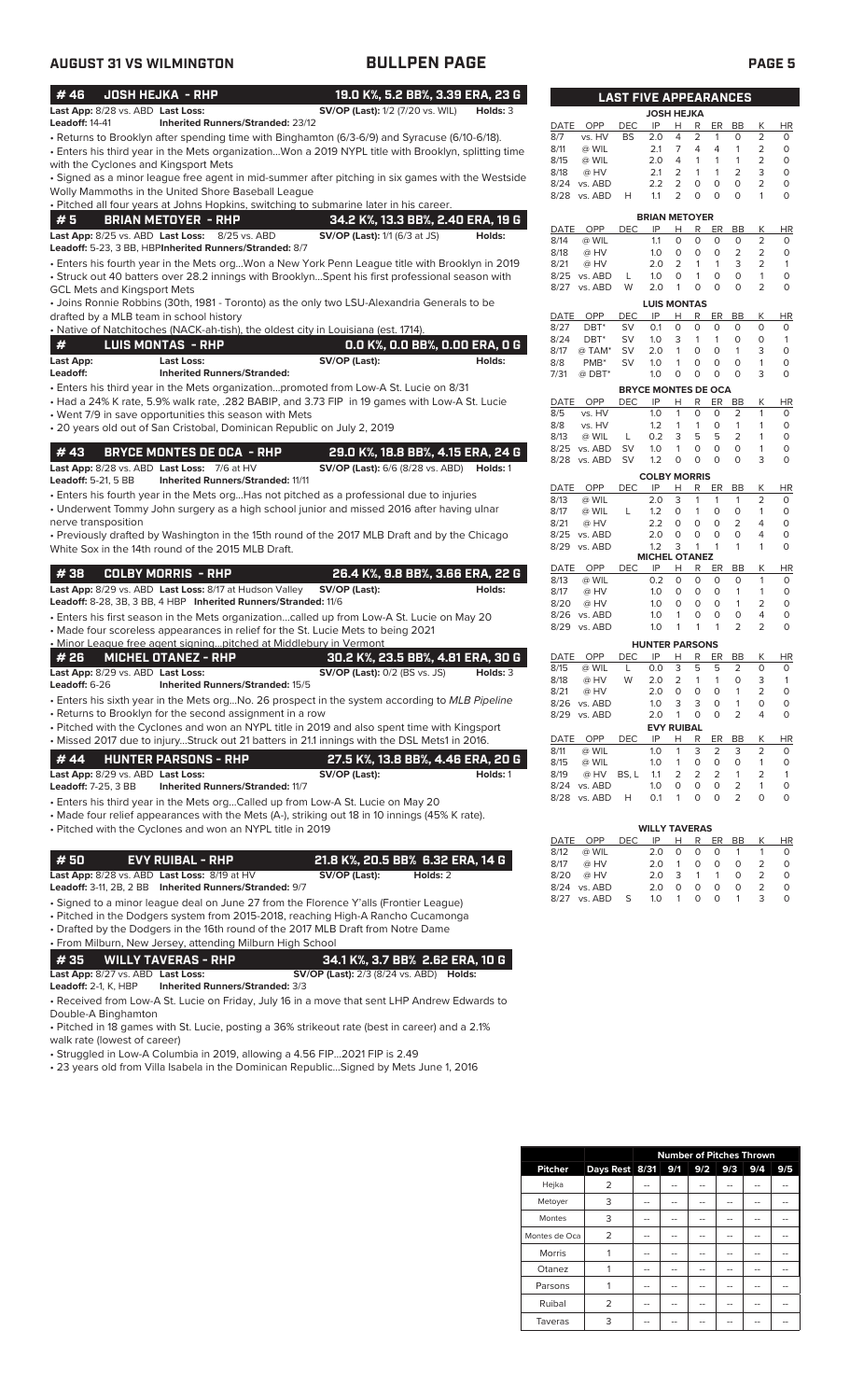| INDIVIDUAL PITCHING HIGHS                                                 |
|---------------------------------------------------------------------------|
|                                                                           |
|                                                                           |
| Most Home Runs Allowed, Game 4 (2x, Jose Butto, 6/6 at Jersey Shore)      |
| Most Strikeouts, Game, Starter 9 (2x, Connor Grey, 7/16 vs. Jersey Shore) |
|                                                                           |
|                                                                           |
|                                                                           |
|                                                                           |
|                                                                           |
|                                                                           |
|                                                                           |
|                                                                           |
|                                                                           |

**TEAM PITCHING HIGHS**

| I CAM PHUNING NIGHS                                                                 |
|-------------------------------------------------------------------------------------|
|                                                                                     |
|                                                                                     |
| Most Hits Allowed, Game……………………………………………………………………………18 (8/11 at Wilmington)         |
| Fewest Runs Allowed, Game 0 (3x, last: 7/30 at Jersey Shore G1 - 7 innings)         |
|                                                                                     |
|                                                                                     |
|                                                                                     |
|                                                                                     |
|                                                                                     |
|                                                                                     |
|                                                                                     |
|                                                                                     |
|                                                                                     |
|                                                                                     |
| Most Pitchers Used, Nine Innings…………………………………………………5 (13x, last: 8/29 vs. Aberdeen) |
| Most Pitchers Used, Extra Innings 5 (5/23 vs. Hudson Valley - 12 innings)           |
|                                                                                     |

| <b>TEAM MISCELLANEOUS</b>                                                          |                         |
|------------------------------------------------------------------------------------|-------------------------|
| Longest Game, Time, Nine-Inning Game 4:15 (8/18 at Hudson Valley)                  |                         |
| Longest Game, Time, Extra-Inning Game3:30 (6/23 vs. Jersey Shore - 10 innings)     |                         |
| Shortest Game, Time Nine-Inning Game.  2:20 (2x, 5/18 vs. HV & 8/14 at Wilmington) |                         |
|                                                                                    |                         |
|                                                                                    |                         |
|                                                                                    |                         |
|                                                                                    |                         |
|                                                                                    |                         |
|                                                                                    |                         |
|                                                                                    |                         |
|                                                                                    |                         |
|                                                                                    |                         |
|                                                                                    |                         |
| <b>OUTFIELD ASSISTS [12]</b>                                                       | <b>RECORD BREAKDOWN</b> |

### **OUTFIELD ASSISTS (12) TOTAL** Leading After 6........................................28-4

| <b>Duplantis</b><br>Ashford<br>Molina | 6<br>3 | 8/20 at HV<br>7/23 vs. WIL<br>5/21 vs. HV |
|---------------------------------------|--------|-------------------------------------------|
| Winaker                               |        | 5/6 at ASH                                |
| <b>Bohanek</b>                        |        | 7/6 at HV                                 |

| UNIFORM RECORDS           |              |  |
|---------------------------|--------------|--|
| Home White                | $10 - 5$     |  |
| <b>Road Gray</b>          | $15-32$      |  |
| <b>Championship Gold</b>  | $9 - 14$     |  |
| <b>Coney Island</b>       | $0 - 3$      |  |
| Los Jefes                 | $1 - \Omega$ |  |
| <b>Black Mets Jerseys</b> | $2 - 0$      |  |

| Score 4 or More Runs 34-19   |  |
|------------------------------|--|
|                              |  |
|                              |  |
| Do Not Allow a Home Run20-19 |  |
| Hit More Home Runs  22-11    |  |
| Opponent Hits More HRs3-25   |  |
|                              |  |
|                              |  |
|                              |  |
|                              |  |
|                              |  |
|                              |  |
|                              |  |
|                              |  |
| Opponent Scores First 13-41  |  |
|                              |  |
|                              |  |
|                              |  |
|                              |  |
|                              |  |
|                              |  |
|                              |  |
| Last Game of Series  6-9     |  |
|                              |  |
|                              |  |
|                              |  |
|                              |  |
|                              |  |
|                              |  |

### **MISC. WINS**

| Come from Behind Wins 16 (8/27 vs. ABD) |
|-----------------------------------------|
| Wins in Last At-Bat7 (8/27 vs. ABD)     |
| Walk-off Wins 4 (8/8 vs. WIL)           |

## **AUGUST 31 VS WILMINGTON HIGH/LOW & CHARTS PAGE 6**

| INDIVIDUAL BATTING HIGHS                                                    |
|-----------------------------------------------------------------------------|
|                                                                             |
|                                                                             |
|                                                                             |
|                                                                             |
|                                                                             |
|                                                                             |
|                                                                             |
| Home Runs, Consecutive Games Three games (2x, last: Luke Ritter, 6/18-6/21) |
|                                                                             |
|                                                                             |
|                                                                             |
|                                                                             |
|                                                                             |
|                                                                             |
|                                                                             |
| Most Extra-Base Hits, Game 3 (3x, Cody Bohanek, 6/15 at Wilmington)         |
|                                                                             |
| <b>TEAM BATTING HIGHS</b>                                                   |
|                                                                             |
|                                                                             |
|                                                                             |
|                                                                             |
|                                                                             |
|                                                                             |
|                                                                             |
|                                                                             |
|                                                                             |
|                                                                             |
|                                                                             |
|                                                                             |
|                                                                             |
|                                                                             |
|                                                                             |
|                                                                             |
|                                                                             |
|                                                                             |
|                                                                             |

LOB, Extra Innings........................................................13 (6/23 vs. Jersey Shore - 10 innings) .3 (5x, 7/7 at Hudson Valley - 10 innings)

### **FIELDING**

Most Errors, Team, Game...............................................................................6 (5/7 at Asheville) Most Errors, Individual, Game....... 2 (7x, last: Ronny Mauricio, 7/30 at Jersey Shore G2) Most Double Plays Turned, Nine-Inning Game.............................3 (2x 8/27 vs. Aberdeen) Consecutive Errorless Games, Team...

### **STARTERS BY POSITION**

**C-** Alvarez (39), Mena (23), Uriarte (19), Senger (9), Gaddis (6), Campos (2)

**1B-** Genord (49), Vasquez (34), Bohanek (7), Ritter (6), Winaker (2), Martinez (1)

**2B-** Ritter (46), Gonzalez (31), Walters (12), Fermin (4), Peroza (2), Tiberi (1), Struble (1), McNeil (1), Bohanek (1)

**3B-** Baty (41), Bohanek (21), Peroza (17), Tiberi (7), Fermin (7), Gonzalez (2), Gaddis (1), Palmer (1)

**SS-** Mauricio (79), Gonzalez (7), Bohanek (6), Walters (4), Fermin (3)

**LF-** Duplantis (47), Tiberi (12), Suozzi (10), Ashford (9), Vasquez (7), Bohanek (4), Baty (3), Murphy (2), Palmer (2), Winaker (1), Kleszcz (1), Struble (1)

**CF-** Duplantis (42), Hernandez (23), Palmer (16), Mangum (8), Hernandez (8), Molina (6), Ota (2), Murphy (2), Ashford (1)

**RF-** Ashford (40), Struble (15), Molina (10), Kleszcz (6), Bohanek (5), Winaker (4), Martinez (3), Hernandez (4), Murphy (5), Suozzi (3), Ota (1), Palmer (1), Murphy (1)

**DH-** Alvarez (29), Mauricio (11), Genord (8), Vasquez (8), Baty (7), Ritter (4), Ashford (3), Bohanek (3), Tiberi (3), Hernandez (3), Peroza (3), Gaddis (3), Senger (2), Mena (2), Walters (2), Fermin (2), Titus (2), Gonzalez (2), Mangum (1), Struble (1),

### **STARTERS BY BATTING ORDER**

**1st -** Duplantis (80), Bohanek (5), Palmer (4), Struble (3), Tiberi (2), Mangum (2), Ashford (1), McNeil (1)

**2nd -** Bohanek (19), Fermin (15), Palmer (15), Mauricio (11), Duplantis (8), Ashford (6), Gonzalez (6), Mangum (5), Winaker (4), Tiberi (3), Struble (3), Walters (2), Alvarez (2), Ritter (1)

**3rd -** Mauricio (80), Baty (15), Alvarez (2), Martinez (1)

**4th-** Baty (37), Alvarez (37), Ritter (9), Vasquez (9), Genord (2), Martinez (2), Peroza (2) **5th-** Vasquez (28), Alvarez (26), Ritter (16), Bohanek (5), Genord (5), Senger (4), Ashford (4), Gonzalez (3), Peroza (3), Ota (2), Fermin (1), Hernandez (1),

**6th-** Ritter (19), Genord (18), Ashford (13), Peroza (12), Gonzalez (10), Bohanek (7), Hernandez (3), Senger (3), Mena (2), Winaker (2), Kleszcz (2), Vasquez (1), Fermin (1), Ota (1), Suozzi (1) Tiberi (1), Uriarte (1)

**7th-** Genord (24), Ashford (14), Gonzalez (13), Ritter (9), Tiberi (5), Vasquez (4), Bohanek (4), Peroza (3), Ashford (3), Senger (3), Uriarte (3), Hernandez (2), Kleszcz (2), Walters (2), Mena (2), Murphy (2) Suozzi (1), Winaker (1), Gaddis (1),

**8th-** Tiberi (11), Ashford (10), Hernandez (10), Genord (9), Uriarte (8), Mena (8), Gaddis (6), Vasquez (6), Walters (6), Gonzalez (5), Murphy (4), Bohanek (3), Suozzi (3), Kleszcz (2), Ritter (1), Peroza (1), Senger (1), Molina (1), Struble (1), Titus (1), Campos (1)

**9th-** Molina (16), Hernandez (14), Mena (12), Struble (8), Suozzi (8), Walters (7), Uriarte (7), Bohanek (5), Gaddis (5), Gonzalez (4), Murphy (3), Mangum (2), Kleszcz (2), Campos (1), Tiberi

| (1), Titus (1)           |               |    |           |     |           |                |    |                          |    |       |                   |  |                 |
|--------------------------|---------------|----|-----------|-----|-----------|----------------|----|--------------------------|----|-------|-------------------|--|-----------------|
| <b>CATCHERS STEALING</b> |               |    |           |     |           |                |    | <b>MULTI-RUN INNINGS</b> |    |       |                   |  |                 |
| <b>Name</b>              | CS            |    | ATT       | PCT |           | Runs           |    | <b>Times</b>             |    |       | Last              |  |                 |
| Alvarez                  | 15            |    | 56        | 27% |           |                |    |                          |    |       | 8th, 8/18 at HV   |  |                 |
| Gaddis                   | Ω             |    | 4         | 0%  |           | 6              |    | 3                        |    |       | 4th, 8/10 at WIL  |  |                 |
|                          |               |    | Mena<br>4 |     | 12%<br>33 |                |    | 5                        |    |       |                   |  | 6th, 8/6 vs. HV |
| Senger                   | $\mathcal{P}$ |    | 10        | 20% |           | 4              |    | 10                       |    |       | 7th, 8/24 vs. ABD |  |                 |
| Uriarte                  | 11            |    | 31        | 35% |           | 3              |    | 32                       |    |       | 8th, 8/27 vs. ABD |  |                 |
| Team                     | 32            |    | 139       | 23% |           | $\overline{2}$ |    | 55                       |    |       | 2nd, 8/26 vs. ABD |  |                 |
|                          | 11            | 2  | з         | 4   | 5         | 6              | 7  | 8                        | я  | $10+$ | <b>TOTALS</b>     |  |                 |
| <b>OPPONENTS</b>         | 62            | 67 | 70        | 57  | 46        | 58             | 46 | 54                       | 31 | 6     | 475               |  |                 |

**BKLYN 48 39 47 56 42 60 52 68 24 6 430**

**EJECTIONS**

**Name Umpire Date** Joe GenordDylan Bradley 7/9 at HV Ed Blankmeyer Joe Belangia 7/11 at HV Ed BlankmeyerRay Valero 8/20 at HV<br>Ronny MauricioRay Valero 8/20 at HV Ronny MauricioRay Valero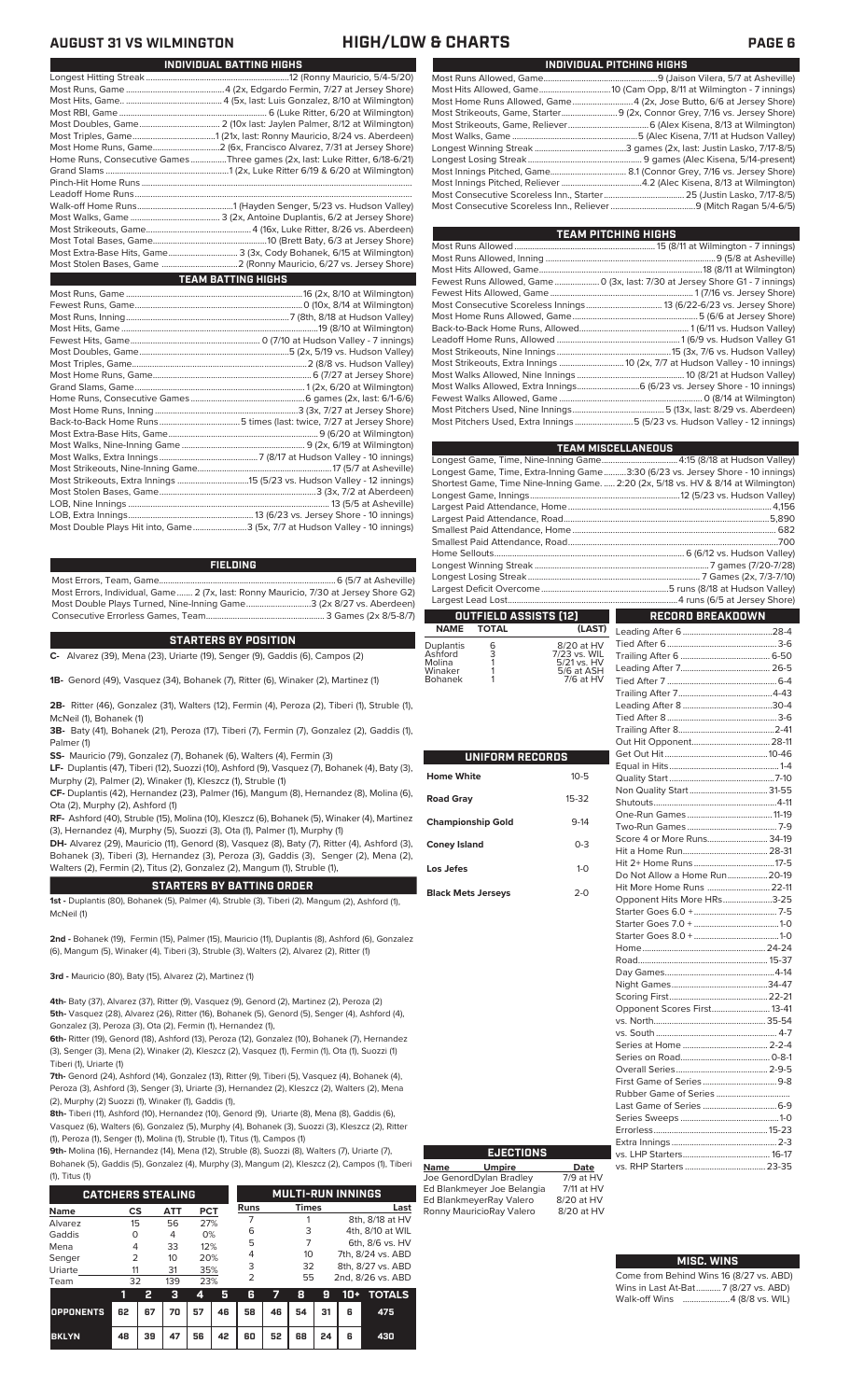## **AUGUST 31 VS WILMINGTON GAME BY GAME RESULTS**

|              | GAME-BY-GAME RESULTS |                                      |                |                      |                    |                        |                    |                                                                         |                                        |                                              |              |                   |
|--------------|----------------------|--------------------------------------|----------------|----------------------|--------------------|------------------------|--------------------|-------------------------------------------------------------------------|----------------------------------------|----------------------------------------------|--------------|-------------------|
| <b>DATE</b>  | GM#                  | OPPONENT                             | W-L/TIME SCORE |                      | <b>RECORD</b>      | <b>POSITION</b>        | GA/GB              | <b>WINNING PITCHER</b>                                                  | <b>LOSING PITCHER</b>                  | <b>SAVE</b>                                  | <b>TIME</b>  | <b>ATTENDANCE</b> |
| 5/4          | 1                    | at Asheville                         | W              | $8 - 2$              | $1-0$              | T <sub>1st</sub>       | $+1$               | Josh Walker (1-0)                                                       | Blair Henley (0-1)                     |                                              | 3:16         | 1,200             |
| 5/5          | 2                    | at Asheville                         | L              | $6-1$                | $1 - 1$            | T <sub>2</sub> nd      | $-1$               | Chandler Casey (1-0)                                                    | Jose Butto (1-0)                       |                                              | 3:26         | 1,200             |
| 5/6          | 3                    | at Asheville                         | L              | $11 - 4$             | $1 - 2$            | T3rd                   | $-2$               | Matt Ruppenthal (1-0)                                                   | Oscar Rojas (0-1)                      |                                              | 3:10         | 1,200             |
| 5/7          | 4                    | at Asheville                         | L              | $13 - 7$             | $1 - 3$            | T3rd                   | -3                 | R.J. Freure (1-0)                                                       | Jaison Vilera (0-1)                    |                                              | 3:44         | 1,200             |
| 5/8          | 5                    | at Asheville                         | W              | $16-12$              | $2 - 3$            | T3rd                   | $-3$               | Alec Kisena (1-0)                                                       | Juan Pablo Lopez (1-0)                 |                                              | 3:52         | 1,200             |
| 5/9          |                      | at Asheville                         |                |                      |                    |                        |                    | Cancelled due to non-COVID-related illness                              |                                        |                                              |              |                   |
| 5/10         |                      | OFF DAY                              |                |                      |                    |                        |                    |                                                                         |                                        |                                              |              |                   |
| 5/11         | 6                    | at Greenville                        | W              | $6-1$                | $3 - 3$            | 2 <sub>nd</sub>        | $-2.5$             | Josh Walker (2-0)                                                       | Jay Groome (0-2)                       |                                              | 3:00         | 1,995             |
| 5/12         | 7<br>8               | at Greenville                        | W<br>L         | $3 - 2$<br>$8 - 2$   | $4 - 3$<br>$4 - 4$ | 2nd                    | $-1.5$             | Brian Metoyer (1-0)                                                     | Yusniel Padron-Artilles (0-2)          | Mitch Ragan (1)                              | 3:14<br>3:21 | 1,819             |
| 5/13<br>5/14 | 9                    | at Greenville<br>at Greenville       | L              | $5-1$                | $4 - 5$            | 2 <sub>nd</sub><br>4th | $-2.5$<br>$-2.5$   | Chris Murphy (1-1)<br>Brayan Bello (2-0)                                | Oscar Rojas (0-2)<br>Alec Kisena (1-1) |                                              | 2:54         | 2,485<br>2,732    |
| 5/15         | 10                   | at Greenville                        | L              | $8 - 4$              | $4-6$              | 4th                    | $-3.5$             | Yorvin Pantoja (1-0)                                                    | Brian Metoyer (1-1)                    |                                              | 2:52         | 2,883             |
| 5/16         | 11                   | at Greenville                        | L              | $10 - 9$             | $4 - 7$            | 4th                    | $-3.5$             | Jake Wallace (1-0)                                                      | Eric Orze (0-1)                        |                                              | 3:09         | 2,818             |
| 5/17         |                      | OFF DAY                              |                |                      |                    |                        |                    |                                                                         |                                        |                                              |              |                   |
| 5/18         | 12                   | <b>Hudson Valley</b>                 | L              | $4-3$                | $4 - 8$            | 5th                    | $-4.5$             | Zach Greene (1-1)                                                       | Andrew Edwards (0-1)                   |                                              | 2:29         | 1,315             |
| 5/19         | 13                   | <b>Hudson Valley</b>                 | W              | $14-0$               | $5-8$              | 5th                    | $-3.5$             | Allan Winans (1-0)                                                      | Jhony Brito (0-1)                      |                                              | 3:01         | 810               |
| 5/20         | 14                   | <b>Hudson Valley</b>                 | L              | $6-1$                | $5-9$              | 5th                    | $-3.5$             | Luis Medina (2-0)                                                       | Jaison Vilera (0-2)                    |                                              | 2:42         | 682               |
| 5/21         | 15                   | <b>Hudson Valley</b>                 | W              | 4-1                  | $6-9$              | 5th                    | $-3.5$             | Josh Walker (3-0)                                                       | Josh Maciejewski (2-1)                 | Eric Orze (1)                                | 2:33         | 998               |
| 5/22         | 16                   | <b>Hudson Valley</b>                 | L              | $5-3$                | $6-10$             | 5th                    | $-4.5$             | Ken Waldichuk (1-0)                                                     | Cam Opp (0-1)                          |                                              | 3:14         | 1,624             |
| 5/23         | 17                   | <b>Hudson Valley</b>                 | W              | $6-5(12)$            | $7 - 10$           | 5th                    | $-3.5$             | Josh Hejka (1-0)                                                        | Zach Greene (1-2)                      |                                              | 3:24         | 1,261             |
| 5/24         |                      | OFF DAY                              |                |                      |                    |                        |                    |                                                                         |                                        |                                              |              |                   |
| 5/25         | 18                   | Aberdeen                             | г              | $8-1$                | $7 - 11$           | 5th                    | $-4.5$             | Drew Rom (2-0)                                                          | Oscar Rojas (0-3)                      |                                              | 2:52         | 861               |
| 5/26         | 19                   | Aberdeen                             |                |                      |                    |                        |                    | 5/26 game postponed due to rain, makeup scheduled for doubleheader 5/27 |                                        |                                              |              |                   |
| 5/27         | 19                   | Aberdeen                             | L              | $6-2(7)$             | $7-12$             | 5th                    | $-5.5$             | Grayson Rodriguez (3-0)                                                 | Jaison Vilera (0-3)                    |                                              | 2:14         |                   |
|              | 20                   | Aberdeen                             | L              | $10-1(7)$            | $7-13$             | 5th                    | $-6.5$             | Morgan McSweeney (2-0)                                                  | Cam Opp (0-2)                          |                                              | 2:37         | 926               |
| 5/28         | 21                   | Aberdeen                             |                |                      |                    |                        |                    | 5/28 game postponed due to rain, makeup scheduled for doubleheader 8/25 |                                        |                                              |              |                   |
| 5/29         | 21                   | Aberdeen                             | г              | $4-1$                | $7-14$             | 5th                    | $-7.5$             | <b>Garrett Stallings (3-1)</b>                                          | Alec Kisena (1-2)                      | Connor Gillispie (1)                         | 2:52         | 1,509             |
| 5/30         | 22                   | Aberdeen                             |                |                      |                    |                        |                    | 5/30 game posted to a later date to be determined                       |                                        |                                              |              |                   |
| 5/31         |                      | OFF DAY                              |                |                      |                    |                        |                    |                                                                         |                                        |                                              |              |                   |
|              |                      |                                      |                |                      |                    |                        |                    | MAY [7-14]                                                              |                                        |                                              |              |                   |
| 6/1          | 22                   | at Jersey Shore                      | W              | $11-5$               | $8-14$             | T4th                   | $-7.5$             | Jose Butto (1-1)                                                        | Josh Hendrickson (0-1)                 |                                              | 3:03         | 2,077             |
| 6/2          | 23                   | at Jersey Shore                      | L              | $4-1$                | $8 - 15$           | 5th                    | $-8.5$             | Carlo Reyes (1-0)                                                       | Justin Lasko (0-1)                     | Blake Brown (1)                              | 2:44         | 1,591             |
| 6/3          | 24                   | at Jersey Shore                      | W              | $6 - 4$              | $9 - 15$           | 4th                    | $-8.5$             | Bryce Montes de Oca (1-0)                                               | Jack Perkins (0-1)                     | Brian Metoyer (1)                            | 3:15         | 1,473             |
| 6/4          | 25                   | at Jersey Shore                      | L              | $5-4(7)$             | $9-16$             | 5th                    | $-9.0$             | Aneurys Zabala (2-2)                                                    | Allan Winans (1-1)                     |                                              | 2:12         | 2,399             |
| 6/5          | 26                   | at Jersey Shore                      | L              | $5 - 4$              | $9-17$             | 5th                    | $-9.0$             | Mike Adams (1-1)                                                        | Mitch Ragan (0-1)                      |                                              | 2:36         | 2,122             |
| 6/6          | 27                   | at Jersey Shore                      |                | $11-6$               | 9-18               | 5th                    | -95                | Nick Lackney (1-0)                                                      | Jose Butto (1-2)                       |                                              | 3:31         | 2,041             |
| 6/7<br>6/9   | 28                   | OFF DAY<br><b>Hudson Valley</b>      | L              |                      | $9-19$             |                        | $-10.5$            |                                                                         | Justin Lasko (0-2)                     |                                              | 2:22         |                   |
|              | 29                   | <b>Hudson Valley</b>                 | W              | $3-2(7)$<br>$5-3(7)$ | 10-19              | 5th<br>5th             | $-9.5$             | Tanner Myatt (1-0)<br>Eric Orze (1-1)                                   | Luis Medina (2-1)                      | Justin Wilson (1)<br>Bryce Montes de Oca (1) | 2:02         | 1,211             |
| 6/10         | 30                   | <b>Hudson Valley</b>                 | L              | $1 - 0$              | 10-20              | 5th                    | $-9.5$             | <b>Barrett Loseke (2-1)</b>                                             | Cam Opp (0-3)                          | Zach Greene (1)                              | 2:37         | 1,396             |
| 6/11         | 31                   | <b>Hudson Valley</b>                 | L              | $8-0$                | $10 - 21$          | 5th                    | $-9.5$             | Ken Waldichuk (2-0)                                                     | Jaison Vilera (0-4)                    |                                              | 3:06         | 1,597             |
| 6/12         | 32                   | <b>Hudson Valley</b>                 | г              | $5-4$                | 10-22              | 5th                    | $-9.5$             | Nelson Alvarez (2-0)                                                    | Bryce Montes de Oca (1-1)              | Justin Wilson (2)                            | 3:22         | 2,194             |
| 6/13         | 33                   | <b>Hudson Valley</b>                 | L              | $5-0$                | $10 - 23$          | 5th                    | $-9.5$             | Hayden Wesneski (1-1)                                                   | Allan Winans (1-2)                     |                                              | 2:50         | 1,749             |
| 6/14         |                      | OFF DAY                              |                |                      |                    |                        |                    |                                                                         |                                        |                                              |              |                   |
| 6/15         | 34                   | at Wilmington                        | W              | $3-1$                | $11 - 23$          | 5th                    | $-8.5$             | Brian Metoyer (2-1)                                                     | Zach Brzykcy (2-1)                     | Andrew Edwards (1)                           | 2:21         | 1,188             |
| 6/16         | 35                   | at Wilmington                        | L              | $5 - 2$              | $11 - 24$          | 5th                    | $-9.5$             | Amos Willingham (1-0)                                                   | Eric Orze (1-2)                        | Reid Schaller (3)                            | 2:51         | 700               |
| 6/17         | 36                   | at Wilmington                        | L              | $8 - 4$              | $11 - 25$          | 5th                    | $-10.5$            | Joan Adon (3-1)                                                         | Alec Kisena (1-3)                      |                                              | 2:54         | 1,009             |
| 6/18         | 37                   | at Wilmington                        | W              | $7-5$                | 12-25              | 5th                    | $-10$              | Mitch Ragan (1-1)                                                       | Reid Schaller (1-1)                    |                                              | 2:52         | 2,565             |
| 6/19         | 38                   | at Wilmington                        | L              | $9 - 8$              | 12-26              | 5th                    | $-11$              | Christian Vann (2-0)                                                    | Andrew Edwards (0-2)                   |                                              | 3:26         | 1,899             |
| 6/20         | 39                   | at Wilmington                        | W              | $13-1$               | 13-26              | 5th                    | $-11$              | Justin Lasko (1-2)                                                      | Alfonso Hernanndez (0-1)               |                                              | 2:44         | 2,722             |
| 6/21         |                      | OFF DAY                              |                |                      |                    |                        |                    |                                                                         |                                        |                                              |              |                   |
| 6/22         | 40                   | <b>Jersey Shore</b>                  | L              | $7-5$                | 13-27              | 5th                    | $-12$              | Manuel Silva (1-0)                                                      | Jaison Vilera (0-5)                    | Aneurys Zabala (3)                           | 3:01         | 2,307             |
| 6/23         | 41                   | <b>Jersey Shore</b>                  | W              | $3-2(10)$            | 14-27              | 5th                    | $-12$              | Mitch Ragan (2-1)                                                       | Andrew Brown (2-2)                     |                                              | 3:30         | 1,595             |
| 6/24         | 42                   | <b>Jersey Shore</b>                  | L              | $3-0$                | 14-28              | 5th                    | $-13$              | Kevin Gowdy (2-3)                                                       | Jose Butto (1-3)                       | Blake Brown (2)                              | 2:52         | 1,906             |
| 6/25         | 43                   | <b>Jersey Shore</b>                  | W              | $7-2$                | 15-28              | 5th                    | $-13$              | Cam Opp (1-3)                                                           | Jonathan Hughes (2-3)                  |                                              | 2:44         | 2,194             |
| 6/26         | 44                   | <b>Jersey Shore</b>                  | W              | $8-5$                | 16-28              | 5th                    | $-13$              | <b>Michel Otanez (1-0)</b>                                              | Mark Potter (0-2)                      |                                              | 3:13         | 2,363             |
| 6/27         | 45                   | <b>Jersey Shore</b>                  | L              | $3-0$                | 16-29              | 5th                    | $-13$              | Dominic Pipkin (2-0)                                                    | Justin Lasko (1-3)                     | Blake Brown (3)                              | 2:43         | 2,253             |
| 6/28         |                      | OFF DAY                              |                |                      |                    |                        |                    |                                                                         |                                        |                                              |              |                   |
| 6/29         | 46                   | at Aberdeen                          | L              | $7 - 3$              | 16-30              | 5th                    | $-14$              | Garrett Stallings (4-3)                                                 | Alec Kisena (1-4)                      | Garrett Farmer (4)                           | 2:40         | 1,347             |
| 6/30         | 47                   | at Aberdeen                          | L              | $2-1(7)$             | 16-31              | 5th                    | $-14.5$            | Clayton McGinness (1-1)                                                 | Jose Butto (1-4)                       | Logan Gillaspie (1)                          | 1:53         |                   |
|              | 48                   | at Aberdeen                          | W              | $7-6(7)$             | 17-31              | 5th                    | $-14.5$            | Jaison Vilera (1-5)                                                     | Kade Strowd (0-2)                      | Mitch Ragan (2)                              | 2:31         | 2,405             |
|              |                      |                                      |                |                      |                    |                        |                    | <b>JUNE (10-17)</b>                                                     |                                        |                                              |              |                   |
| 7/1          | 49                   | at Aberdeen                          | L              | $2-0(6)$             | 17-32              | 5th                    | $-15$              | Drew Rom (5-0)                                                          | Cam (1-4)                              |                                              | 1:50         | 1,077             |
| 7/2          | 50                   | at Aberdeen                          | W              | $6 - 5$              | 18-32              | 5th                    | $-14$              | Colby Morris (1-0)                                                      | Connor Gillispie (4-4)                 | Bryce Montes de Oca (2)                      | 3:56         | 2,004             |
| 7/3          | 51                   | at Aberdeen                          | L              | $4 - 3$              | 18-33              | 5th                    | $-14.5$            | Xavier Moore (1-0)                                                      | Mitch Ragan (2-2)                      |                                              | 3:00         | 4,668             |
| 7/4          | 52                   | at Aberdeen                          | L              | $7 - 2$              | 18-34              | 5th                    | $-15.5$            | Garrett Stallings (5-3)                                                 | Alec Kisena (1-5)                      |                                              | 2:31         | 3,001             |
| 7/5          |                      | OFF DAY                              |                |                      |                    |                        |                    |                                                                         |                                        |                                              |              |                   |
| 7/6          | 53                   | at Hudson Valley                     | L              | $9 - 7$              | 18-35              | 5th                    | $-16.5$            | Charlie Ruegger (4-4)                                                   | Bryce Montes de Oca (1-2)              | Derek Craft (2)                              | 3:15         | 1,687             |
| 7/7          | 54                   | at Hudson Valley                     | L              | $3-2(10)$            | 18-36              | 5th                    | $-17.5$            | Barrett Loseke (3-1)                                                    | Josh Hejka (1-1)                       |                                              | 2:55         | 2,688             |
| 7/8<br>7/9   | 55<br>55             | at Hudson Valley<br>at Hudson Valley | 7:05 p.m.<br>L | $6 - 4$              | 18-37              | 5th                    |                    | Game postponed due to rain, doubleheader scheduled for 7/10             |                                        |                                              |              |                   |
| 7/10         | 56                   | at Hudson Valley                     | L              | $7-1(7)$             | 18-38              | 5th                    | $-18.5$<br>$-19.5$ | Jhony Brito (3-3)<br>Mitch Spence (3-1)                                 | Cam Opp (1-5)<br>Connor Grey (0-1)     |                                              | 3:06<br>2:22 | 3,896             |
|              | 57                   | at Hudson Valley                     | L              | $5-0(7)$             | 18-39              | 5th                    | $-20.5$            | Nick Ernst (4-0)                                                        | Justin Lasko (1-4)                     |                                              | 2:03         | 3,111             |
| 7/11         | 58                   | at Hudson Valley                     | W              | $10-3$               | 19-39              | 5th                    | $-19.5$            | Josh Hejka (2-1)                                                        | Shawn Semple (3-1)                     |                                              | 3:20         | 2,892             |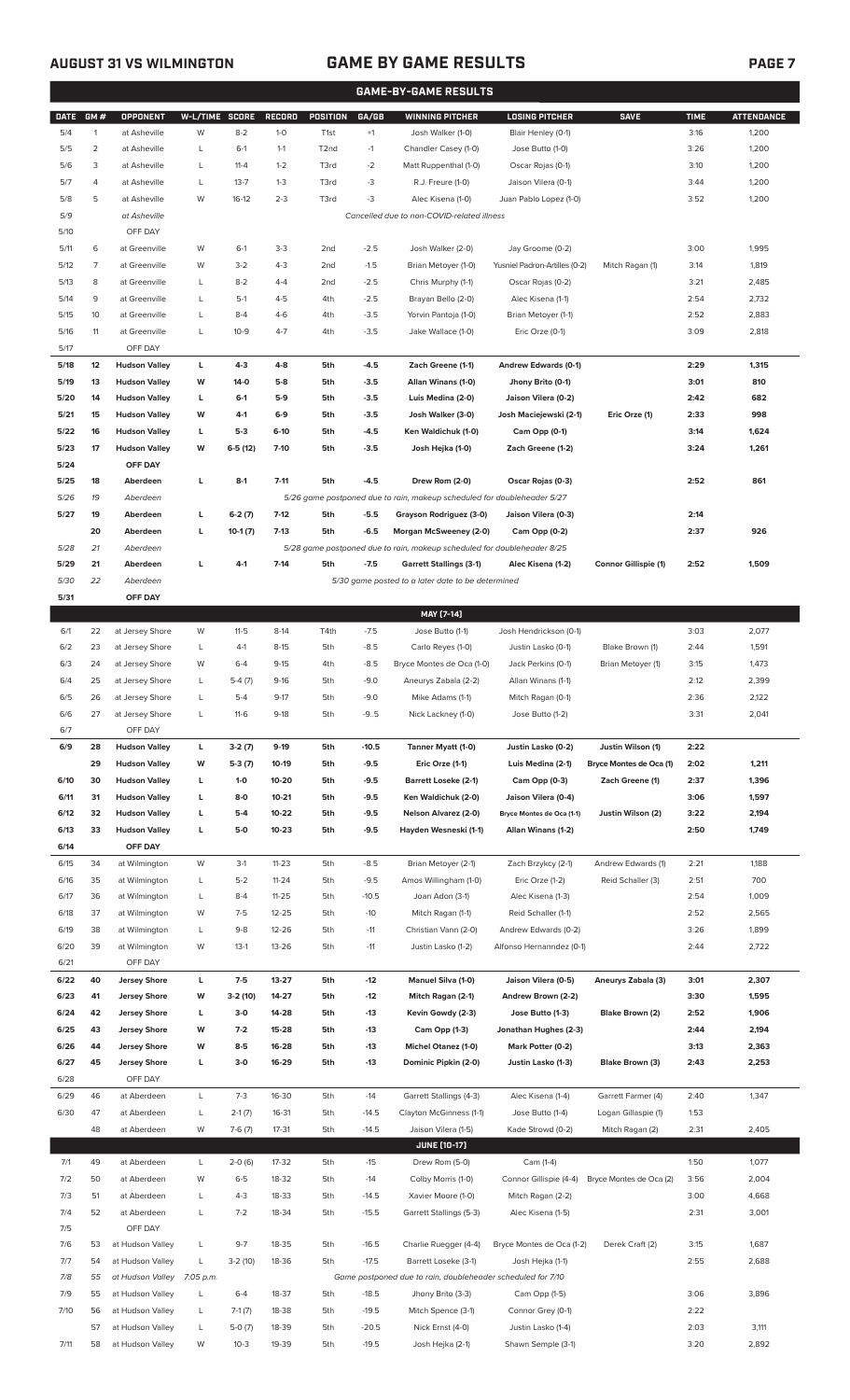**AUGUST 31 VS WILMINGTON GAME-BY-GAME PAGE 8**

| <b>DATE</b> | GM# | OPPONENT             | W-L/TIME SCORE |           | <b>RECORD</b> | POSITION | GA/GB   | <b>WINNING PITCHER</b>                                      | <b>LOSING PITCHER</b>        | <b>SAVE</b>                | <b>TIME</b> | <b>ATTENDANCE</b> |
|-------------|-----|----------------------|----------------|-----------|---------------|----------|---------|-------------------------------------------------------------|------------------------------|----------------------------|-------------|-------------------|
| 7/12        |     | OFF DAY              |                |           |               |          |         |                                                             |                              |                            |             |                   |
| 7/13        | 59  | <b>Jersey Shore</b>  | W              | $1 - 0$   | 20-39         | 5th      | $-19.5$ | Michel Otanez (2-0)                                         | Blake Brown (0-1)            |                            | 2:34        | 2,681             |
| 7/14        | 60  | <b>Jersey Shore</b>  | г              | $3-2$     | 20-40         | 5th      | $-19.5$ | Carlo Reyes (2-1)                                           | Andrew Edwards (0-3)         |                            | 3:13        | 1,898             |
| 7/15        | 61  | <b>Jersey Shore</b>  | г              | $13-3$    | 20-41         | 5th      | $-19$   | Dominic Popkin (4-1)                                        | Cam Opp (1-6)                | Aiden Anderson (2)         | 3:24        | 1,595             |
| 7/16        | 62  | <b>Jersey Shore</b>  | W              | $6 - 1$   | 21-41         | 5th      | $-19$   | Connor Grey (1-1)                                           | Tom Sutera (0-1)             |                            | 2:50        | 1,949             |
| 7/17        | 63  | <b>Jersey Shore</b>  | W              | $6 - 1$   | 22-41         | 5th      | $-19$   | Justin Lasko (2-4)                                          | Kevin Gowdy (3-5)            |                            | 2:56        | 2,422             |
| 7/18        | 64  | <b>Jersey Shore</b>  | L              | $7-1$     | 22-42         | 5th      | $-20$   | Carlo Reyes (3-1)                                           | Alec Kisena (1-6)            | Tyler Burch (3)            | 2:52        | 1,570             |
|             |     |                      |                |           |               |          |         |                                                             |                              |                            |             |                   |
| 7/19        |     | OFF DAY              |                |           |               |          |         |                                                             |                              |                            |             |                   |
| 7/20        | 65  | Wilmington           | W              | 8-6       | 23-42         | 5th      | -20     | Jaison Vilera (2-5)                                         | Evan Lee (1-3)               | Hejka                      | 3:18        | 1,086             |
| 7/21        | 66  | Wilmington           | W              | $5-3$     | 24-42         | 5th      | -20     | <b>Willy Taveras (1-0)</b>                                  | Kyle Hinton (0-1)            | Bryce Montes de Oca (3)    | 2:53        | 1,456             |
| 7/22        | 67  | Wilmington           | W              | $10-2$    | 25-42         | 5th      | $-20$   | Justin Lasko (3-4)                                          | Alex Troop (4-4)             |                            | 3:00        | 3,430             |
| 7/23        | 68  | Wilmington           | W              | $5-4$     | 26-42         | 5th      | $-19$   | J.T. Ginn (1-0)                                             | <b>Mitchell Parker (0-1)</b> |                            |             |                   |
| 7/24        | 69  | Wilmington           | W              | $8-3$     | 27-42         | 5th      | $-18$   | Mitch Ragan (1-0)                                           | Joan Udon (3-4)              |                            | 3:12        | 2,924             |
| 7/25        | 70  | Wilmington           | W              | $5-4$     | 28-42         | 5th      | $-18$   | Willy Taveras (2-0)                                         | Kyle Hinton (0-2)            |                            | 3:12        | 1,703             |
| 7/26        |     | OFF DAY              |                |           |               |          |         |                                                             |                              |                            |             |                   |
| 7/27        | 71  | at Jersey Shore      | W              | $14 - 5$  | 29-42         | 5th      | $-17$   | Hunter Parsons (1-0)                                        | Jonathan Hughes (3-5)        |                            | 3:04        | 3,270             |
| 7/28        | 72  | at Jersey Shore      | L              | $3-1$     | 29-43         | 5th      | $-17$   | Jhordany Mezquita (2-5)                                     | Cam Opp (1-7)                | Tyler Burch (4)            | 3:04        | 2,590             |
|             | 73  |                      |                |           |               |          |         | Game postponed due to rain, doubleheader scheduled for 7/30 |                              |                            |             |                   |
| 7/29        |     | at Jersey Shore      |                |           |               |          |         |                                                             |                              |                            |             |                   |
| 7/30        | 73  | at Jersey Shore      | W              | $4-0(7)$  | 30-43         | 5th      | $-17.5$ | Justin Lasko (4-4)                                          | Dominic Pipkin (4-2)         | Bryce Montes de Oca (4)    | 2:20        |                   |
| 7/30        | 74  | at Jersey Shore      | L              | $3-0(7)$  | 30-44         | 5th      | $-17$   | Ethan Lindow (3-4)                                          | J.T. Ginn (1-1)              |                            | 1:46        | 5,890             |
| 7/31        | 75  | at Jersey Shore      | L              | $4 - 3$   | 30-45         | 5th      | $-18$   | Victor Vargas (1-0)                                         | Alec Kisena (1-7)            | Manuel Silva (2)           | 2:49        | 4,044             |
|             |     |                      |                |           |               |          |         | JULY [13-14]                                                |                              |                            |             |                   |
| 8/1         | 76  | at Jersey Shore      | L              | $4 - 3$   | 30-46         | 5th      | $-19$   | Tom Sutera (2-2)                                            | Conner O'Neil (0-1)          | Blake Brown (5)            | 2:42        | 2,535             |
| 8/2         |     | OFF DAY              |                |           |               |          |         |                                                             |                              |                            |             |                   |
| 8/3         | 77  | <b>Hudson Valley</b> | г              | $5-0$     | 30-47         | 5th      | -20     | Randy Vasquez (2-0)                                         | Jaison Vilera (2-6)          |                            | 3:01        | 1,253             |
| 8/4         | 78  | <b>Hudson Valley</b> | L              | $3-2$     | 30-48         | 5th      | $-21$   | Mitch Spence (4-2)                                          | Cam Opp (1-8)                | Derek Craft (4)            | 2:58        | 2,611             |
| 8/5         | 79  | <b>Hudson Valley</b> | г              | $5-3$     | 30-49         | 5th      | $-22$   | Anderson Munoz (1-0)                                        | Justin Lasko (4-5)           | <b>Carlos Espinal (1)</b>  | 3:34        | 1,401             |
|             |     |                      | W              |           |               |          |         | Michel Otanez (3-0)                                         |                              |                            |             |                   |
| 8/6         | 80  | <b>Hudson Valley</b> |                | $9-6$     | 31-49         | 5th      | $-21$   |                                                             | Matt Sauer (0-1)             | <b>Willy Taveras (1)</b>   | 3:29        | 2,473             |
| 8/7         | 81  | <b>Hudson Valley</b> | w              | $5-4$     | 32-49         | 5th      | $-20$   | Evy Ruibal (1-0)                                            | <b>Nelson Alvarez (3-2)</b>  | Joe Cavallaro (1)          | 3:10        | 4,156             |
| 8/8         | 82  | <b>Hudson Valley</b> | w              | $5-4$     | 33-49         | 5th      | $-19$   | Colby Morris (2-0)                                          | Derek Craft (1-2)            |                            | 3:05        | 2,942             |
| 8/9         |     | OFF DAY              |                |           |               |          |         |                                                             |                              |                            |             |                   |
| 8/10        | 83  | at Wilmington        | W              | $16 - 5$  | 34-49         | 4th      | $-19$   | Conner O'Neil (1-1)                                         | Mitchell Parker (0-3)        |                            | 3:51        | 985               |
| 8/11        | 84  | at Wilmington        | L              | $15-3(7)$ | 34-50         | 5th      | $-19$   | Joan Adon (5-4)                                             | Cam Opp (1-9)                |                            | 2:40        | 1,711             |
| 8/12        | 85  | at Wilmington        | L              | $5-4$     | 34-51         | 5th      | $-20$   | Alfonso Hernandez (3-3)                                     | J.T. Ginn (1-2)              | Davis Moore (1)            | 2:42        | 1,029             |
| 8/13        | 86  | at Wilmington        | L              | $7 - 4$   | 34-52         | 5th      | $-20$   | Zach Brzykcy (4-3)                                          | Bryce Montes de Oca (1-3)    | Francys Peguero (1)        | 3:25        | 2,164             |
| 8/14        | 87  | at Wilmington        | L              | $1-0$     | 34-53         | 5th      | $-20$   | Alex Troop (7-4)                                            | Luc Rennie (0-1)             | Todd Peterson (1)          | 2:20        | 1,419             |
| 8/15        | 88  | at Wilmington        |                | $12 - 5$  | 34-54         | 5th      | $-21$   | Malvin Pena (1-3)                                           | Hunter Parsons (1-1)         |                            | 3:21        | 1,666             |
|             |     |                      |                |           |               |          |         |                                                             |                              |                            |             |                   |
| 8/16        |     | OFF DAY              |                |           |               |          |         |                                                             |                              |                            |             |                   |
| 8/17        | 89  | at Hudson Valley     | L              | $3-2(10)$ | 34-55         | 5th      | $-22$   | Matt Minnick (4-1)                                          | Colby Morris (2-1)           |                            | 3:22        | 2,187             |
| 8/18        | 90  | at Hudson Valley     | W              | $11 - 7$  | 35-55         | 5th      | $-21$   | Hunter Parsons (2-1)                                        | Nelvin Correa (0-2)          |                            | 4:15        | 3,041             |
| 8/19        | 91  | at Hudson Valley     | L              | $7-6$     | 35-56         | 5th      | $-22$   | Charlie Ruegger (5-4)                                       | Evy Ruibal (1-1)             |                            | 3:11        | 2,687             |
| 8/20        | 92  | at Hudson Valley     | L              | $3-1$     | 35-57         | 5th      | $-23$   | Randy Vasquez (3-0)                                         | Alec Kisena (1-8)            | Carlos Espinal (2)         | 2:58        | 3,897             |
| 8/21        | 93  | at Hudson Valley     | L              | $6 - 4$   | 35-58         | 5th      | $-24$   | Mitch Spence (7-2)                                          | Luc Rennie (0-2)             | Derek Craft (7)            | 3:08        | 4,071             |
| 8/22        | 94  | at Hudson Valley     |                |           |               |          |         | Game postponed to 9/8 due to inclement weather              |                              |                            |             |                   |
| 8/23        |     | OFF DAY              |                |           |               |          |         |                                                             |                              |                            |             |                   |
| 8/24        | 95  | Aberdeen             | W              | $9-6$     | 36-58         | 5th      | $-23$   | Evy Ruibal (2-1)                                            | Adam Stauffer (0-1)          | <b>Willy Tavares (2)</b>   | 3:29        | 1,626             |
| 8/25        | 96  | Aberdeen             |                |           |               | 5th      | -24.5   |                                                             | Brian Metoyer (2-2)          |                            | 2:42        | 1,848             |
|             |     |                      | L              | 2-1 (8)   | 36-59         |          |         | <b>Clayton McGinness (3-2)</b>                              |                              | <b>Shelton Perkins (1)</b> |             |                   |
|             | 97  | Aberdeen             | W              | $1-0$     | 37-59         | 5th      | $-23.5$ | David Griffin (1-0)                                         | Connor Gillispie (4-8)       | <b>Bryce Montes De Oca</b> | 2:06        | 1,848             |
| 8/26        | 98  | Aberdeen             | г              | $12 - 5$  | 37-60         | 5th      | $-23.5$ | Ryan Watson (3-1)                                           | Alec Kisena (1-9)            | Garrett Farmer (6)         | 4:05        | 3,602             |
| 8/27        | 99  | Aberdeen             | W              | $6-4$     | 38-60         | 5th      | $-22.5$ | Brian Metoyer (3-2)                                         | Ignacio Feliz (0-3)          | <b>Willy Taveras (3)</b>   | 3:04        | 2,457             |
| 8/28        | 100 | Aberdeen             | W              | 4-1       | 39-60         | 5th      | $-22.5$ | Jose Chacin (1-0)                                           | Conner Loeprich (0-4)        | Montes de Oca (6)          | 3:00        | 2,670             |
| 8/29        | 101 | Aberdeen             | L              | $5-1$     | 39-61         | 5th      | -23.5   | Jake Prizina (3-2)                                          | Jaison Vilera (2-7)          | <b>Adam Stauffer (1)</b>   | 3:28        | 2,418             |
| 8/30        |     | OFF DAY              |                |           |               |          |         |                                                             |                              |                            |             |                   |
| 8/31        | 102 | Wilmington           | 7:00 p.m.      |           |               |          |         |                                                             |                              |                            |             |                   |
|             |     |                      |                |           |               |          |         | AUGUST [6-14]                                               |                              |                            |             |                   |
| 9/1         | 103 | Wilmington           | 7:00 p.m.      |           |               |          |         |                                                             |                              |                            |             |                   |
| 9/2         | 104 | Wilmington           | 7:00 p.m.      |           |               |          |         |                                                             |                              |                            |             |                   |
| 9/3         | 105 | Wilmington           | 7:00 p.m.      |           |               |          |         |                                                             |                              |                            |             |                   |
|             |     |                      |                |           |               |          |         |                                                             |                              |                            |             |                   |
| 9/4         | 106 | Wilmington           | 6:00 p.m.      |           |               |          |         |                                                             |                              |                            |             |                   |
| 9/5         | 107 | Wilmington           | 4:00 p.m.      |           |               |          |         |                                                             |                              |                            |             |                   |
| 9/6         |     | OFF DAY              |                |           |               |          |         |                                                             |                              |                            |             |                   |
| 9/7         | 108 | at Hudson Valley     | 7:05 p.m.      |           |               |          |         |                                                             |                              |                            |             |                   |
| 9/8         | 109 | at Hudson Valley     | 5:05 p.m.      |           |               |          |         |                                                             |                              |                            |             |                   |
|             |     | at Hudson Valley     | DH             |           |               |          |         |                                                             |                              |                            |             |                   |
| 9/9         | 110 | at Hudson Valley     | 7:05 p.m.      |           |               |          |         |                                                             |                              |                            |             |                   |
| 9/10        | 111 | at Hudson Valley     | 7:05 p.m.      |           |               |          |         |                                                             |                              |                            |             |                   |
| 9/11        | 112 | at Hudson Valley     | 6:05 p.m.      |           |               |          |         |                                                             |                              |                            |             |                   |
| 9/12        | 113 | at Hudson Valley     | 4:35 p.m.      |           |               |          |         |                                                             |                              |                            |             |                   |
| 9/13        |     | OFF DAY              |                |           |               |          |         |                                                             |                              |                            |             |                   |
|             |     |                      |                |           |               |          |         |                                                             |                              |                            |             |                   |
| 9/14        | 114 | <b>Jersey Shore</b>  | 7:00 p.m.      |           |               |          |         |                                                             |                              |                            |             |                   |
| 9/15        | 115 | <b>Jersey Shore</b>  | 7:00 p.m.      |           |               |          |         |                                                             |                              |                            |             |                   |
| 9/16        | 116 | <b>Jersey Shore</b>  | 7:00 p.m.      |           |               |          |         |                                                             |                              |                            |             |                   |
| 9/17        | 117 | <b>Jersey Shore</b>  | 7:00 p.m.      |           |               |          |         |                                                             |                              |                            |             |                   |
| 9/18        | 118 | <b>Jersey Shore</b>  | 4:00 p.m.      |           |               |          |         |                                                             |                              |                            |             |                   |
| 9/19        | 119 | <b>Jersey Shore</b>  | 1:00 p.m.      |           |               |          |         |                                                             |                              |                            |             |                   |

**SEPTEMBER (0-0)**